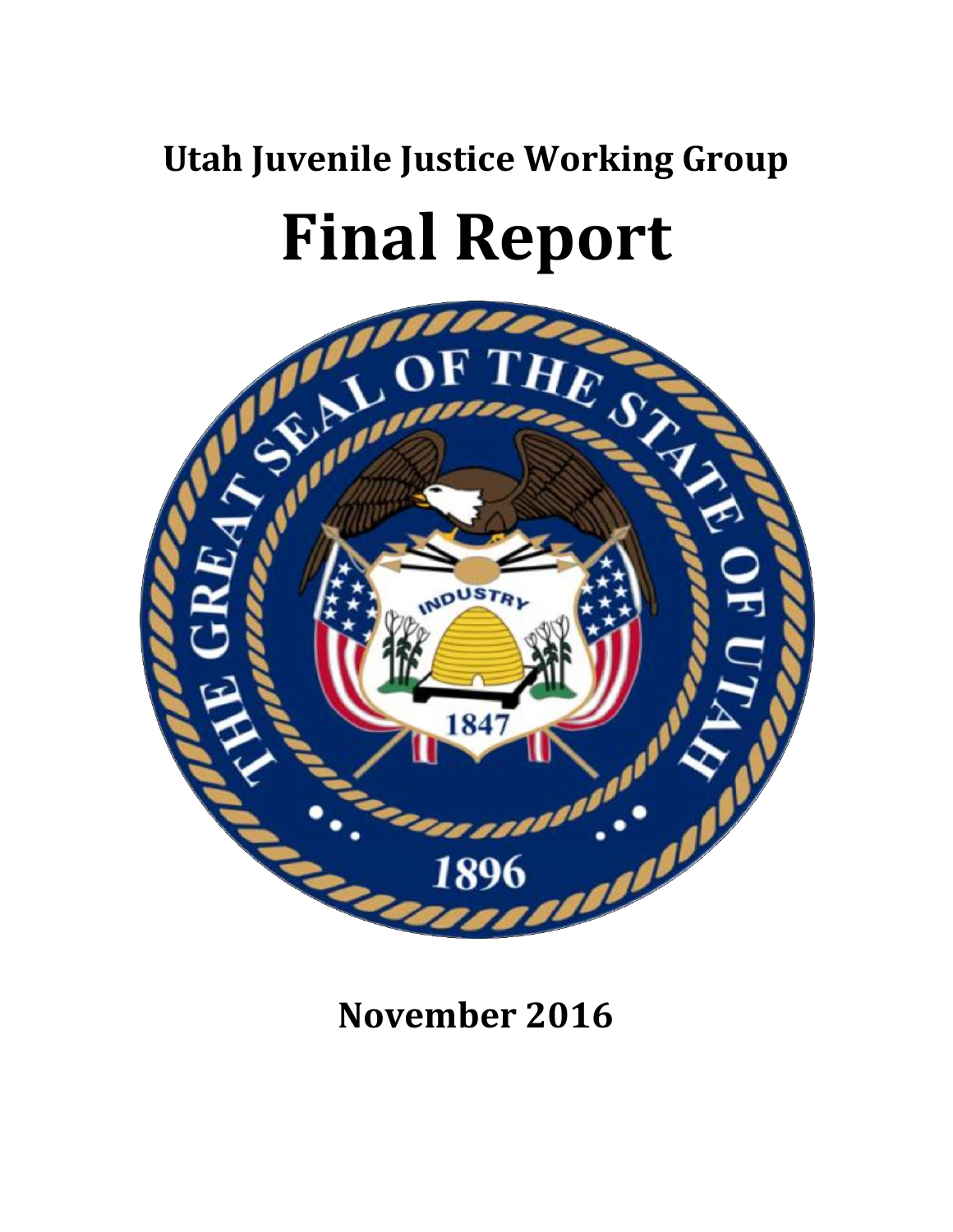# **Members of the Utah Juvenile Justice Working Group**

Ron Gordon, Executive Director, Utah Commission on Criminal and Juvenile Justice (chair)

Sen. J. Stuart Adams, Senate 22nd District Sen. Todd Weiler, Senate 23rd District Rep. Eric Hutchings, House 38th District Rep. Lowry Snow, House 74th District Judge Michelle Heward, 2nd Judicial District Judge James Michie, 3rd Judicial District Judge Ryan Evershed, 8th Judicial District Steve Anjewierden, Chief of Police Services, Unified Police Department Susan Burke, Director of Juvenile Justice Services, Utah Department of Human Services (DHS) Charri Brummer, Deputy Director, Division of Child and Family Services, DHS Darin Carver, Clinical Practice Administrator Maria Garciaz, Executive Director, NeighborWorks Salt Lake Carolyn Hansen, Associate Director, Salt Lake County Division of Youth Services Steve Kaelin, Alternative and Adult Education Specialist, Utah State Board of Education Troy Rawlings, County Attorney, Davis County Dawn Marie Rubio, Utah Juvenile Court Administrator Doug Thomas, Director, Division of Substance Abuse and Mental, DHS Pam Vickrey, Executive Director, Utah Juvenile Defender Attorneys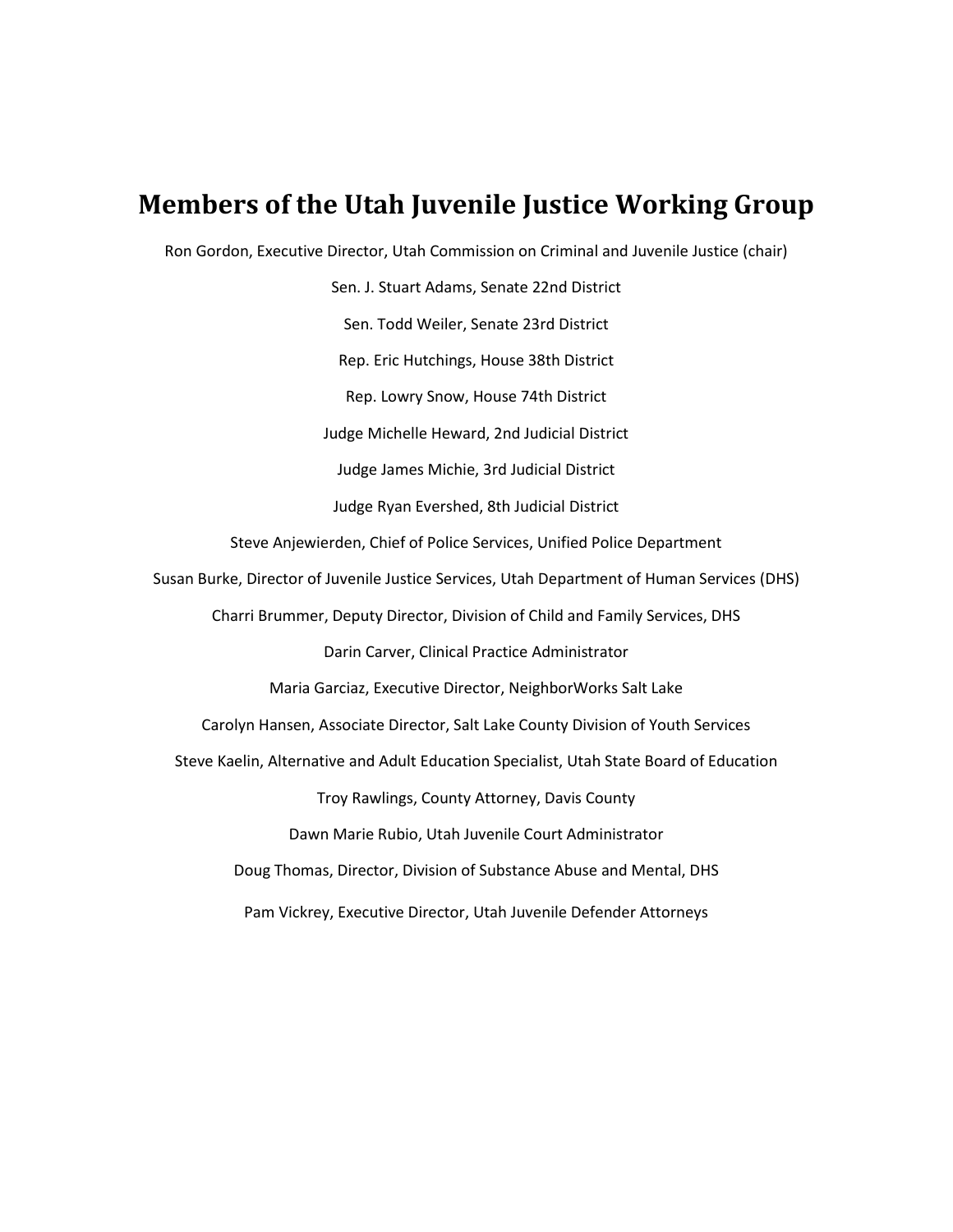#### **SUMMARY**

In 2014, Utah undertook a research-based initiative to improve public safety and control costs in the adult corrections system, resulting in the passage of House Bill 348. During that process, stakeholders concluded that a similar data-driven effort could help Utah develop policies that improve outcomes in the juvenile justice system. A similar cross-agency effort, headed by the leaders of the Executive, Legislative and Judicial branches will be critical in a state where juvenile reoffending remained high despite the investment of more than \$50 million to incarcerate youth in Fiscal Year 2014.

Building on the success of the adult corrections initiative, Governor Gary Herbert, Chief Justice Matthew Durrant, Senate President Wayne Niederhauser, and House Speaker Gregory Hughes established the inter-branch Utah Juvenile Justice Working Group and asked members to develop policy recommendations that meet three goals:

- Promote public safety and hold juvenile offenders accountable;
- Control costs; and
- Improve recidivism and other outcomes for youth, families, and communities.

From June through November 2016, the Working Group, with technical assistance from The Pew Charitable Trusts and The Crime and Justice Institute at CRJ, completed a data-driven assessment of the Utah juvenile justice system. The assessment began with an exhaustive review of quantitative information from Utah's courts and juvenile corrections system. It also included stakeholder feedback from three surveys and more than 30 roundtable discussions with prosecutors, families, judges, victims, youth, probation officers, defense attorneys, and others connected to the juvenile justice system. After combing through the Utah data, the Working Group then examined research on what works to reduce reoffending along with effective policies and practices used in other states.

The major findings from this review of Utah's juvenile justice system include:

- **A lack of statewide standards leads to inconsistent responses and disparate outcomes throughout the juvenile justice system.** Disparities based upon race and geography persist for youth with similar offenses at every stage of the system and are most pronounced for youth removed from the home.
- **Most youth who enter the system are low-level offenders.** The majority of referrals into the juvenile justice system are for misdemeanor offenses, and more than 80 percent of youth entering the court system for the first time are at a low risk to reoffend. Youth who receive precourt diversion reoffend at lower rates, but most youth who end up on probation or in custody are denied a diversion opportunity when they first entered the system, despite being statutorily eligible.
- **Youth who have never committed a felony make up a large portion of out-of-home placements, potentially increasing their risk to reoffend.** A high proportion of youth removed from the home for the first time have limited prior histories of only misdemeanor or status offenses, charges such as habitual truancy, which would not be a crime if committed by an adult. Research shows that out-of-home placement does not reduce recidivism for most youth and may increase it for youth who enter at a low risk to reoffend.
- **Youth remain stalled in the system for long periods due to court-ordered conditions such as financial obligations.** Youth placed on probation or in custody spend approximately three years on average monitored by the court before aging out. The average length of an out-of-home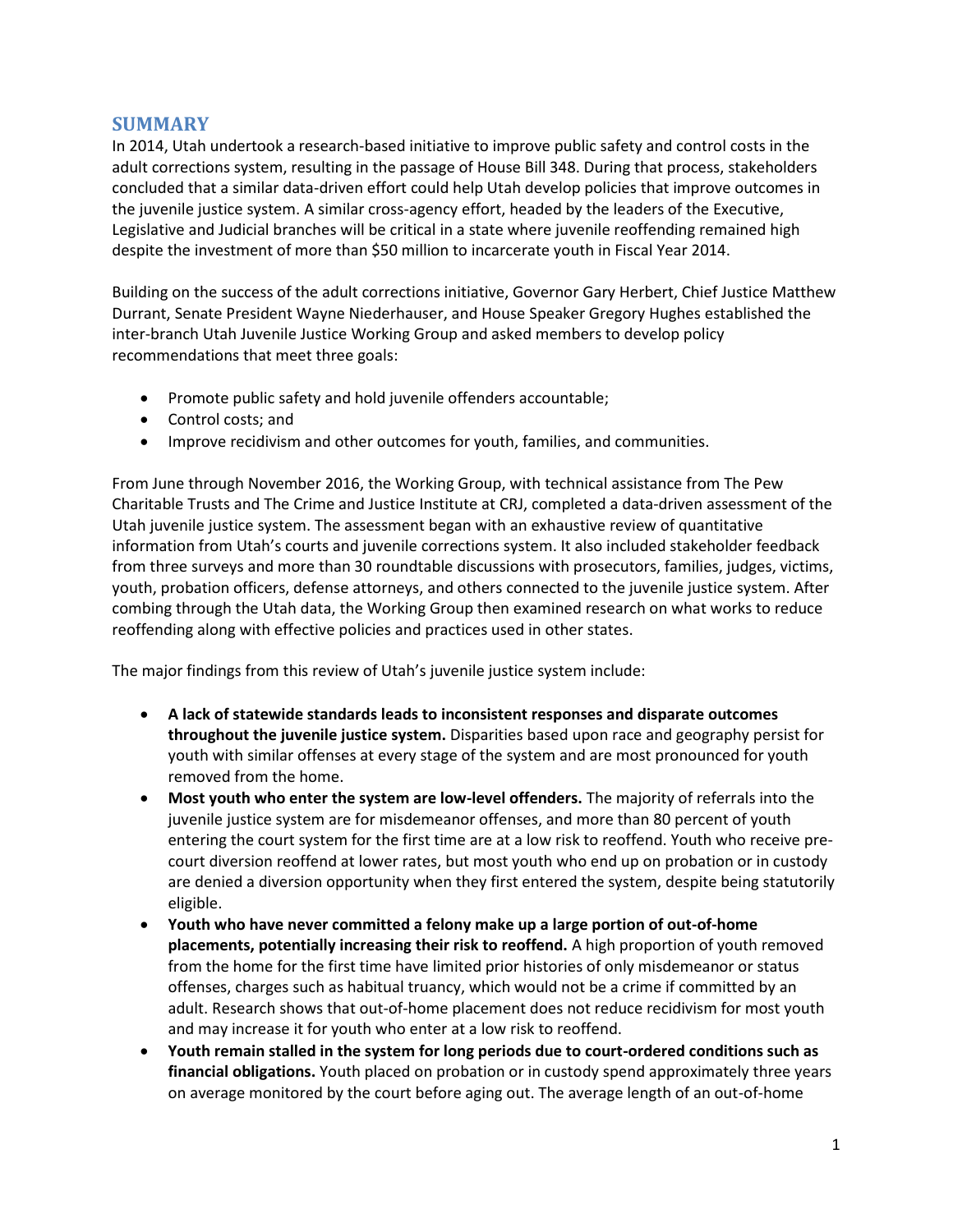disposition to state custody ranges from 10 months for the Department of Human Services' Division of Juvenile Justice Services (JJS) to 19 months for a Division of Child and Family Services (DCFS) disposition for youth placed for a delinquency or status offense without any finding of abuse, neglect, or dependency.

- **Affordable, accessible services that effectively hold youth accountable and keep families intact are largely unavailable to the courts across the state.** Judges, probation officers, and other stakeholders reported that high-quality services for youth living at home that reduce reoffending and strengthen families are not available across much of the state. Where they do exist, long waitlists and high costs hinder families' access.
- **Out-of-home placement costs up to 17 times more than community supervision, but results in similar rates of re-offending.** Community supervision costs up to \$7,500 per youth per year compared to as much as \$127,750 per year for some JJS non-secure out-of-home placements. But roughly half of youth released from both state custody and probation are convicted of another crime within two years.
- **Most youth do not receive legal representation throughout the duration of the court process, even when their liberty is at stake.** While statute requires appointment of counsel for felony offenses, it does not require counsel for misdemeanor or status offenses (which account for the vast majority of cases coming into the juvenile court system). Judges reported that few youth have legal representation through every stage of the court process. Statute allows the courts to impose any disposition, including out-of-home state custody, on youth charged with any delinquency offense at any stage of the court process without the benefit of counsel.

# **THE UTAH JUVENILE JUSTICE WORKING GROUP**

Beginning in June 2016, the Working Group met monthly to conduct a comprehensive, data-driven assessment of the Utah juvenile justice system.<sup>1</sup> Over the course of six meetings, Working Group members reviewed Utah data drawn from the Court and Agencies Record Exchange (CARE) system, which houses data collected by the Administrative Office of the Courts (AOC) and the Department of Human Services' (DHS) Division of Juvenile Justice Services (JJS). The Working Group also reviewed state statutes, administrative policies, and court rules while collecting additional system assessment information from stakeholder interviews and statewide surveys of juvenile court judges, probation officers, and JJS case managers. In addition, the Working Group members received stakeholder input by hosting 32 stakeholder roundtables across the state with groups on the front lines of the Utah juvenile justice system. Participants included:

- Law enforcement,
- Judges,
- Victims,

 $\overline{\phantom{a}}$ 

- Families,
- Probation officers, supervisors, and chiefs,
- JJS Youth Services, secure detention, work camp, and secure care staff,
- DHS' Division for Child and Families Services (DCFS) staff,
- Youth on probation and in secure care, secure detention, work camps, JJS proctor care, and DCFS custody,
- Juvenile prosecutors,

 $^1$  Unless otherwise cited, all analyses in this report were conducted by The Pew Charitable Trusts and the Crime and Justice Institute at CRJ using data provided by the Administrative Office of the Courts, the Division of Juvenile Justice Services, the Division of Children and Family Services, and the Youth Parole Authority.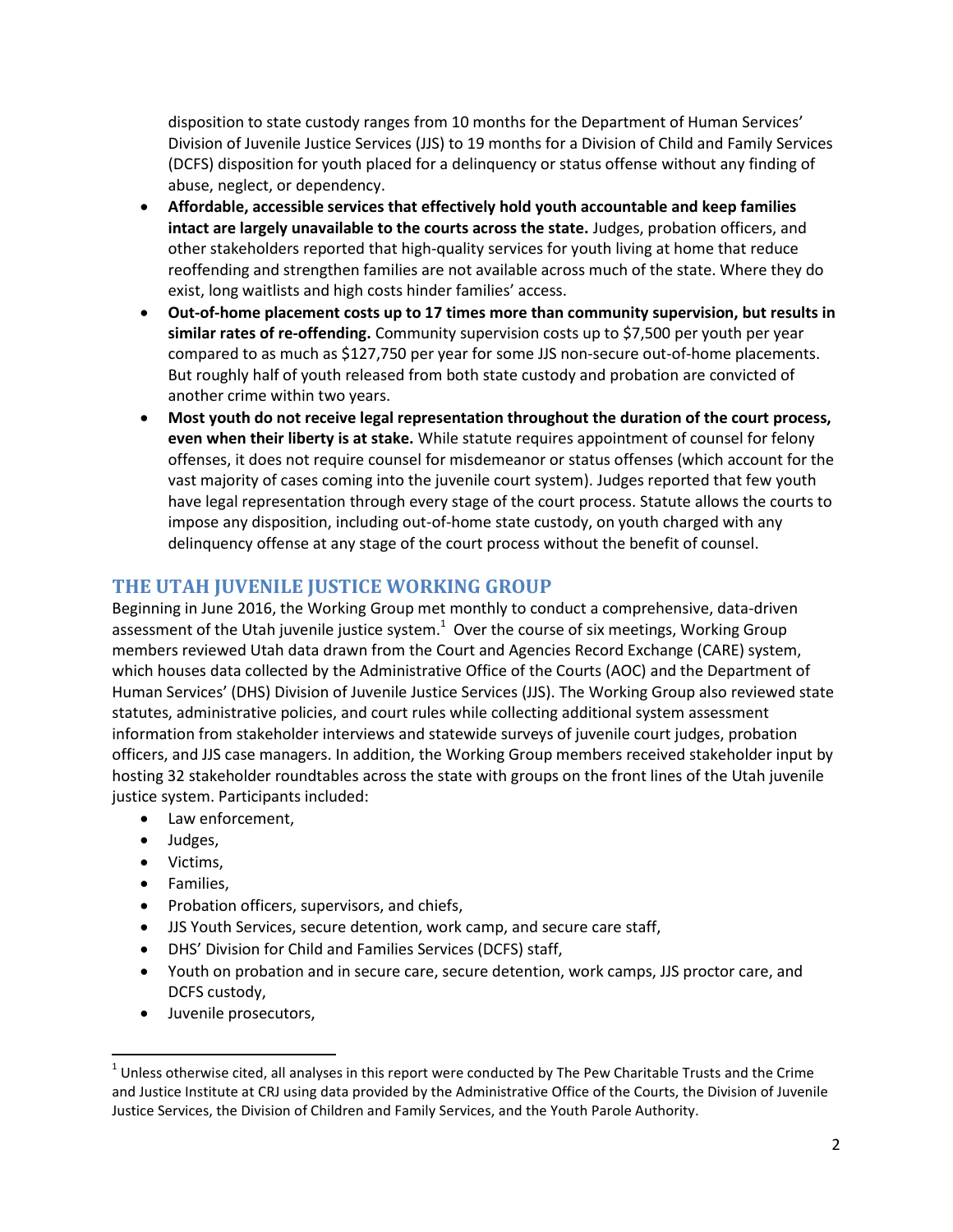- Juvenile defense attorneys,
- Service providers,
- Educators,
- Tribal representatives, and
- Community partners.

In September, the Working Group heard from Dr. Edward Mulvey, a nationally recognized juvenile justice researcher at the University of Pittsburgh School of Medicine. Dr. Mulvey presented research on effective policies and practices for reducing recidivism for youth living at home as well as those in secure- and non-secure out-of-home placements.

After reviewing Utah's system and data, as well as research on best practices in reducing juvenile recidivism, the Working Group split into three subgroups to consider additional information and develop consensus-based policy recommendations:

- The *Pre-Adjudication Subgroup* focused on aligning pre-adjudication decision-making and court processes with research about improving outcomes,
- The *Dispositions Subgroup* focused on disposition options and supervision length to focus state resources on offenders at highest risk to public safety and more effectively hold youth accountable, and
- The *Investment and Oversight Subgroup* focused on investment in evidence-based practices and programming, as well as data collection, training, and system accountability.

Using the data and research discussed throughout the Working Group process as well as the more indepth analysis of their specific policy areas, members of each subgroup prepared a set of policy proposals and presented them to the full panel for consideration. The Working Group discussed the proposals and submitted this report of process, findings and consensus recommendations to the Commission on Criminal and Juvenile Justice (CCJJ) for consideration during the 2017 legislative session.

Collectively, the Working Group's policy recommendations will yield an estimated \$25 million in averted costs from JJS over five years for reinvestment in a continuum of evidence-based options for the courts to hold youth accountable in the community, with additional averted costs stemming from changes to how existing JJS facilities are utilized. Further, the policy changes will create an additional \$33 million in averted costs for DCFS over five years for reinvestment in evidence-based in-home services to improve outcomes and strengthen families. The Working Group recommends that the legislature provide an upfront investment to fund services before these policies changes go into effect to support the achievement of this reinvestment.

# **KEY FINDINGS**

#### **A lack of statewide standards leads to inconsistent responses and disparate outcomes.**

The Working Group found that Utah state law includes few criteria or requirements for decision-making at each stage of the juvenile justice process. In addition, Utah data reveal disparate practices and outcomes for similarly situated youth by judicial district and by race.

The Working Group found inconsistent practices at key decision points throughout the system, including: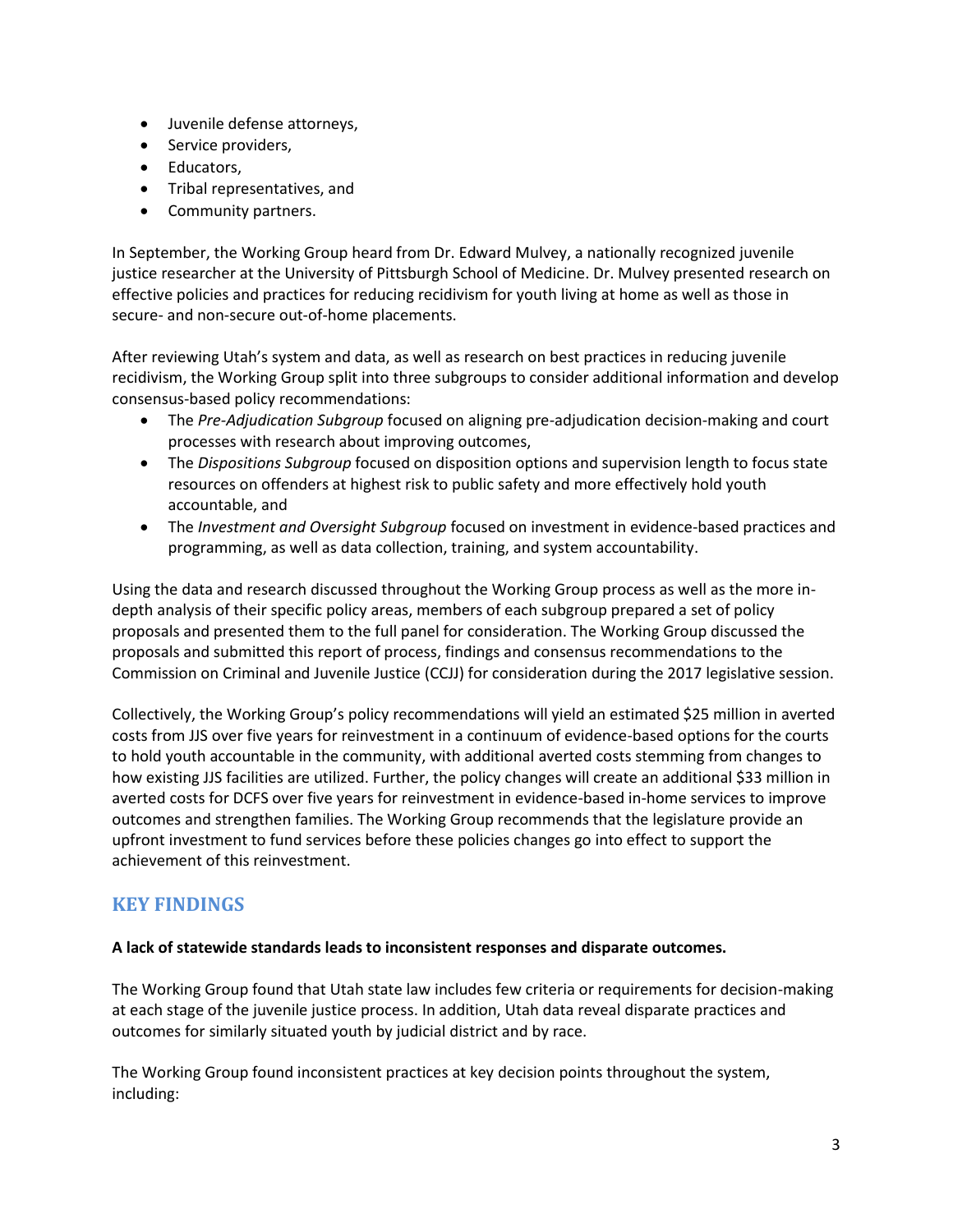#### *Non-Judicial Adjustment Prior to Formal Court Processing*

- The practice of offering youth non-judicial adjustment—a pre-court diversion in which a youth may avoid a charge in court by signing an agreement and completing its requirements—varies by judicial district. No statutory requirements or prohibitions exist, leading to disparate outcomes across the state. For example,
	- $\circ$  In the 7<sup>th</sup> judicial district, of the youth charged with class B misdemeanors or below coming into the system for the first time, just over one-third received a non-judicial adjustment instead of a petition in 2015. But in the  $1<sup>st</sup>$  judicial district, more than twothirds of those youth received a non-judicial adjustment that year.

#### *Technical Violations of Court Orders*

 There are no statutory criteria for how and when to respond to technical violations (violations of court orders that are not new offenses). In the Working Group's roundtables and surveys, probation officers, supervisors, and chiefs reported inconsistency in how different courts allow them to respond to technical violations, including which types of offenses, if any, they are permitted to act on in the community. Probation staff report that differences in these practices lead to disparities in which behaviors trigger contempt charges.

#### *Out-of-Home Placement*

- There is wide district-level variation in the use of out-of-home placements, relative to the districts' proportion of youth coming into the system (new court intakes). The districts that have the largest share of cases coming into the system do not have as large a share of out-of-home placements. For example:
	- $\circ$  While the 2<sup>nd</sup> Judicial District accounted for 18 percent of new court intakes across the state in 2015, the district accounts for 32 percent of JJS detention dispositions and bookings.
	- $\circ$  In contrast, the 4<sup>th</sup> Judicial District accounted for 20 percent of new intakes in 2015 but just 11 percent of JJS detention dispositions and bookings.
- Sentencing guidelines are not statutorily binding for judges. In surveys, 77 percent of Utah's juvenile court judges reported sometimes or always departing from sentencing guidelines, either departing "up" (giving a more serious disposition than the guidelines recommend) or departing "down" (giving a less serious disposition than the guidelines recommend).
- The likelihood that a youth will be placed in child welfare custody for delinquent behavior without a finding of abuse, neglect, or dependency varies by district. Most DCFS delinquent youth are placed in non-secure out-of-home placements that also house youth found to have been abused, neglected, or dependent on the state. DCFS staff report that they do not receive training on effective responses to the criminogenic needs of youth. Additionally, some judicial districts use DCFS custody frequently for delinquent youth, while others use it rarely, if ever. For example:
	- $\circ$  The 2<sup>nd</sup> district accounted for just nine percent of DCFS custody dispositions in 2015 despite representing 18 percent of new intakes statewide.
	- $\circ$  In the same year, however, the 3<sup>rd</sup> district represented 36 percent of new intakes but more than half of DCFS custody dispositions (see Table One)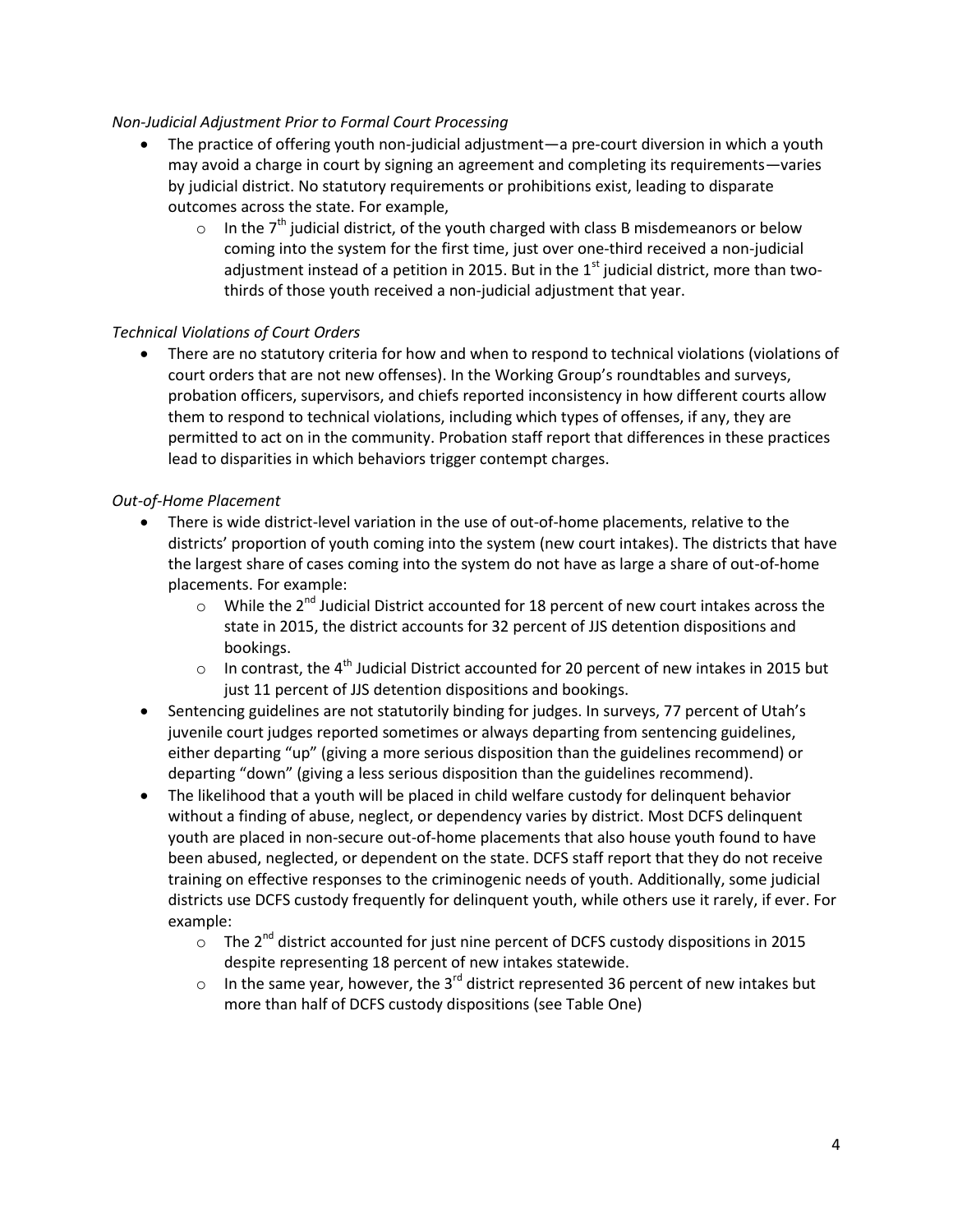| <b>Table One</b>       |                  |                                       |
|------------------------|------------------|---------------------------------------|
|                        | New Intakes 2015 | <b>DCFS Custody Dispositions 2015</b> |
| <b>First District</b>  | 7%               | 1%                                    |
| <b>Second District</b> | 18%              | 9%                                    |
| <b>Third District</b>  | 36%              | 56%                                   |
| <b>Fourth District</b> | 20%              | 16%                                   |
| <b>Fifth District</b>  | 8%               | 0%                                    |
| <b>Sixth District</b>  | 3%               | 3%                                    |
| Seventh District       | 3%               | 11%                                   |
| <b>Eighth District</b> | 4%               | 2%                                    |

Racial disparities persist for all types of probation and custody dispositions, and the disparities grow larger as youth progress deeper into the system, especially once they are removed from the home. These racial disparities remain when taking into account the different demographics in each judicial district, and differences in offense type. For example:

- Hispanic youth charged with misdemeanors make up 43 percent of JJS non-secure out-of-home placement, but only 23 percent of new cases coming into the system (see Chart One)
- African-American youth make up 5 percent of new misdemeanor cases coming into the system, but nearly three times that proportion (14 percent) of misdemeanor youth placed in DCFS custody solely for delinquency.



**Chart One: Race and Ethnicity for Misdemeanor Offenses**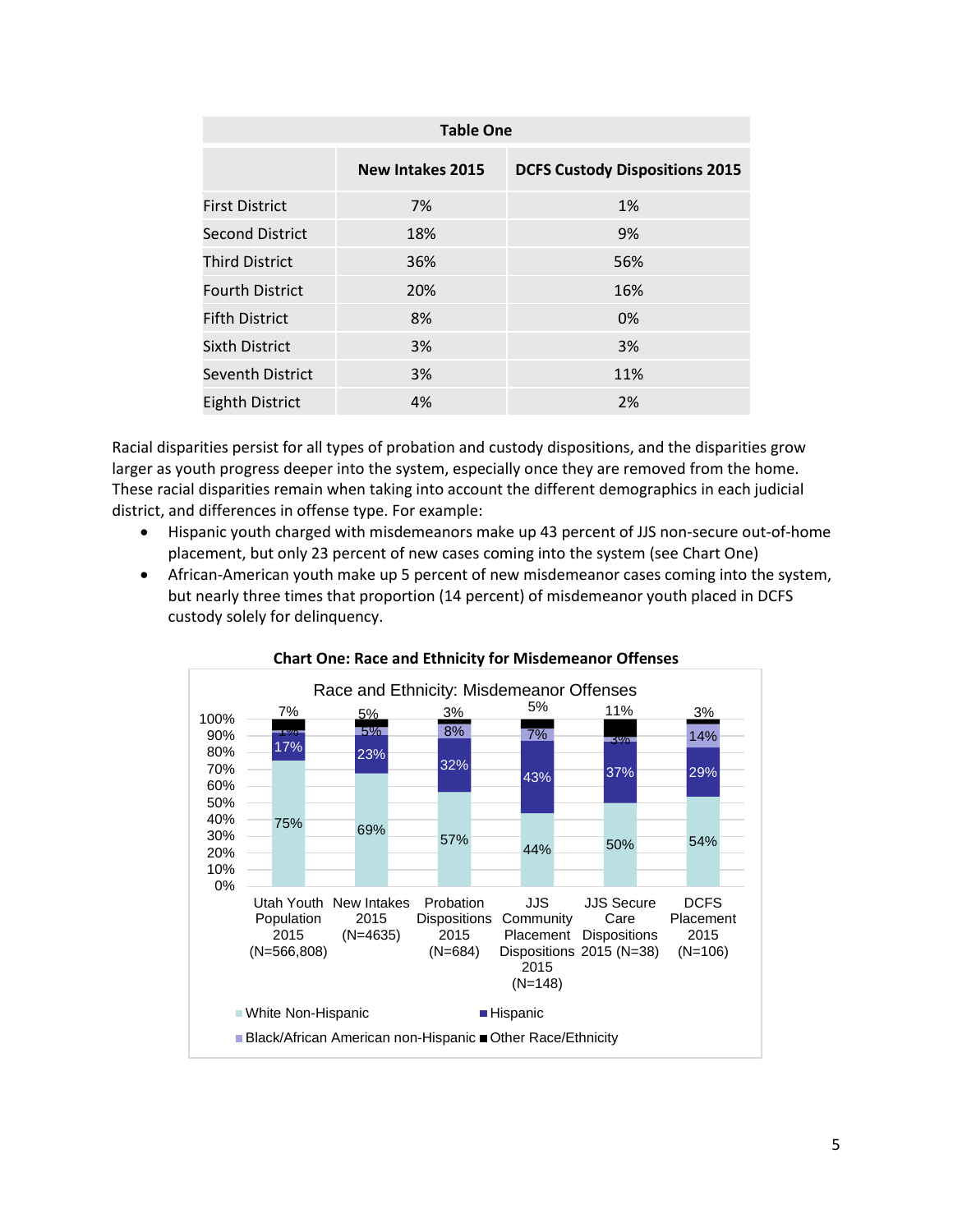#### **Most youth who enter the system are low-level offenders.**

The Working Group reviewed Utah data showing that most youth entering the juvenile justice system are charged with low-level offenses. While juvenile arrests in Utah fell approximately 33 percent between 2002-2012, Utah's juvenile arrest rate remains higher than the national average, a gap driven primarily by lower-level crime. The majority of the youth entering the juvenile justice system were referred on a misdemeanor offense, and 80 percent of youth entering the system for the first time were assessed as low risk to reoffend.

Probation officers and other stakeholders reported the effectiveness of non-judicial adjustment at keeping low-level youth out of the system, and their perspective was supported by data: a higher proportion of misdemeanants and status offenders who receive a petition on their first case have subsequent charges, compared to those who receive a non-judicial adjustment (see Chart Two for an example for misdemeanor offenders). The difference in rates of reoffending is primarily driven by contempt charges, or technical violations of court orders that are not new delinquency charges. However, due to court rules and local standards that vary by district, many youth who are statutorily eligible for non-judicial adjustment do not receive it, a reality that is reflected in district-level variation and an overall statewide decline—in the proportion of youth who receive a non-judicial adjustment on their first case. The most common charges for youth who have a petition filed on their first case rather than receiving a non-judicial adjustment are marijuana possession, drug paraphernalia, and truancy. Of the youth who progress through to the deep end of the system on probation or in state custody, most did not have a non-judicial adjustment on their first case.



#### **Chart Two: Non-Judicial Adjustment and Petition Outcomes for Misdemeanor Offenders** Proportion of Youth with First Offense Misdemeanor with New

Adding context to such data, the Working Group reviewed research showing that most youth involved with the juvenile justice system are not on a path to adult criminal behavior. A researcher who addressed the Working Group, Dr. Mulvey, presented research showing that lower risk youth should be held accountable through diversion outside of court because too much involvement with the juvenile

justice system can increase recidivism for those youth. $2$ 

 $\overline{\phantom{a}}$ <sup>2</sup> Dr. Edward Mulvey, Presentation to the Utah Juvenile Justice Working Group, September 1<sup>st</sup>, 2016.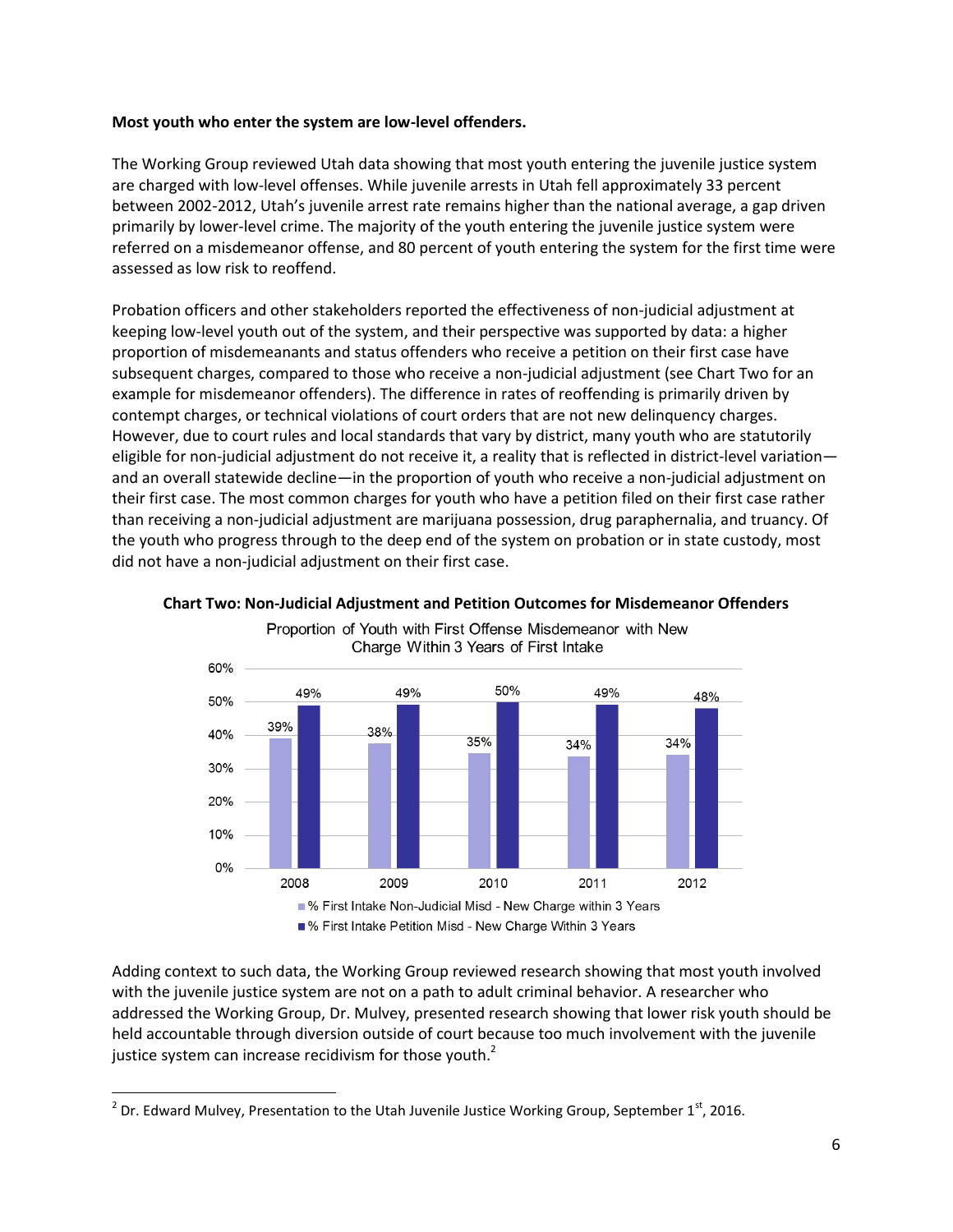#### **Youth who have never committed a felony make up a large portion of out-of-home placements, potentially increasing their risk to reoffend.**

In its review of research, the Working Group found broad consensus that out-of-home placements do not improve outcomes for most youth and, in fact, can increase the likelihood of reoffending for certain youth. Research indicates that the most intensive dispositions should target youth who pose the greatest risk to public safety.<sup>3</sup> In Utah, however, data show large proportions of the youth housed in out-of-home placements are not serious, chronic offenders. Instead, a significant percentage of Utah youth placed in the custody of the state for the first time have only misdemeanors or status offenses in their history and few prior delinquency offenses. The Working Group found that Utah judges making out-of-home placement dispositions lack statutory standards to guide them, whether their decisions concern pre-adjudication secure detention or long-term state custody.

Although the state's validated Pre-Screen Risk Assessment (PSRA) tool shows that placement in secure detention is a risk factor for reoffending, secure detention is the most frequently used out-of-home disposition. For example, the first out-of-home placement for many youth entering Utah's system, including many lower-level youth, is secure detention.<sup>4</sup> In Utah, secure detention can be used in any case both as a disposition and to hold youth at any point prior to disposition. Utah does not utilize a risk assessment instrument to inform secure detention decision-making and, in 2015, more than 400 youth spent time in secure detention before adjudication on their first charge, staying an average of nine days. The most common charges for those detained youth included retail theft, misdemeanor assault, and marijuana offenses, and 44 percent of the youth were assessed at a low risk to reoffend by the PSRA (just 11 percent are high risk). For those youth who have prior contact with the system, contempt is the most serious charge in their court history for nearly half of detention bookings (43 percent). Adjudicated youth who are ordered to secure detention reoffend at higher rates than those who are not, a gap that holds among youth who are assessed as low risk.



#### **Chart Three: Outcomes for Low-Risk Youth Detained on their First Case**

l

<sup>&</sup>lt;sup>3</sup> Presentation of Dr. Edward Mulvey to the Utah Juvenile Justice Working Group, September 1<sup>st</sup>, 2016.

 $<sup>4</sup>$  Secure detention is used both as a disposition and to hold youth prior to adjudication.</sup>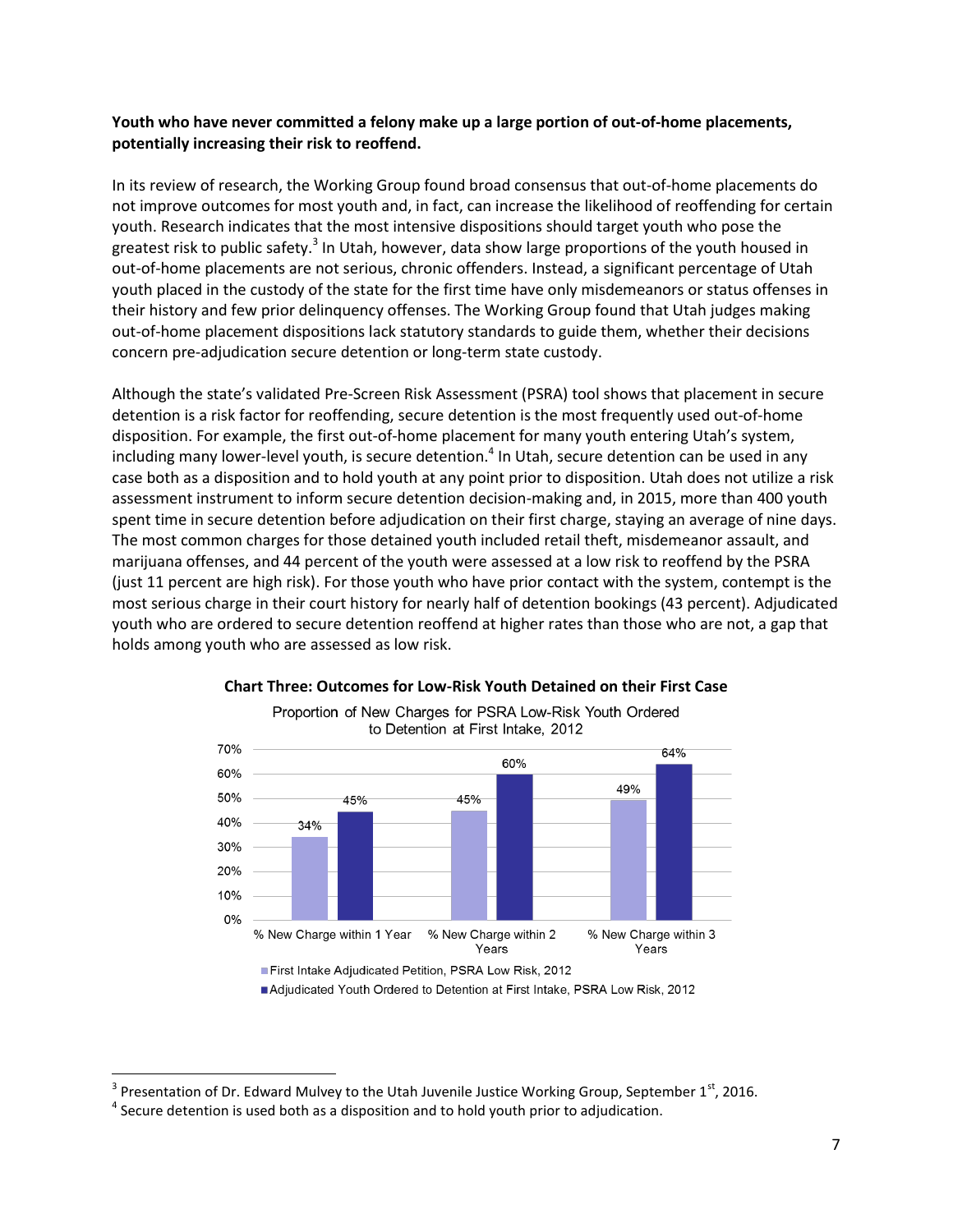Looking at youth in the deep end of Utah's juvenile justice system, the Working Group found that the vast majority are not serious, chronic offenders. Data show that large proportions of youth in out-ofhome placement do not have serious delinquency offenses in their history and have limited or no history of court involvement. For example:

- The majority of out-of-home dispositions (81 percent) are for non-felony cases, including:
	- o 81 percent of Observation and Assessment (O&A) dispositions,
	- o 91 percent of DCFS delinquency dispositions,
	- o 83 percent of secure detention dispositions,
	- o 86 percent of JJS non-secure out-of-home placement dispositions, and
	- o 50 percent of JJS secure care dispositions.
- 40% of youth sent to JJS non-secure, out-of-home placements and 17% of youth sent to JJS secure care did not have a prior felony in their history before their first placement.
- Contempt charges are a major driver within each type of state custody disposition, and the majority of youth placed in DCFS or JJS non-secure out-of-home placement on contempt had not committed a felony prior to their first placement.
	- $\circ$  For those who did have a prior felony, an average of more than six months had passed since the felony charge.
	- o Contempt is the most serious offense for 19% of secure care dispositions.
- The majority of youth on probation and in DCFS custody —and nearly half of JJS non-secure outof-home placement youth—have two or fewer prior delinquency incidents before their first placement.

#### **Youth remain stalled in the system for a long period due to court-ordered conditions such as financial obligations.**

The Working Group found that with the exception of Observation and Assessment and secure detention, all disposition lengths in Utah are indefinite, and youth remain in the system for long periods of time, often spending several years under court jurisdiction. No statutory language restricts overall supervision length, probation length, or custody disposition length, except for the jurisdictional age of  $21<sup>5</sup>$ Stakeholders, including families, probation officers, youth, and JJS and DCFS staff, reported that it is difficult for youth to work their way out of the system once they enter it, that major financial and community service obligations overwhelm youth, and that expectations and incentives for release are unclear at all stages of case processing. As one youth in secure detention stated, "The system feels like once you're in it, it's almost impossible to get out."

#### *Length of Stay for Youth Who Are Formally Petitioned is Much Longer, Despite Similar Offenses to Diverted Youth*

For youth entering the system for the first time, the length of time they are monitored varies dramatically depending on whether the youth is diverted or sent to court (petitioned). Even though the offenses for youth who are petitioned and youth who are diverted through non-judicial adjustment are largely similar, the average length of a non-judicial adjustment for a youth's first case is less than two months, while youth who are petitioned on their first case average one year under court jurisdiction.

*Length of Stay Under Court Jurisdiction Averages Three Years for Youth Put on Probation or in Custody*  The Working Group found that youth who are adjudicated and disposed to probation or state custody spend on average three years monitored by the juvenile justice system. All youth placed on probation

 $\overline{\phantom{a}}$ 

<sup>&</sup>lt;sup>5</sup>The jurisdictional limit of 21 years of age can be surpassed if financial obligations remain.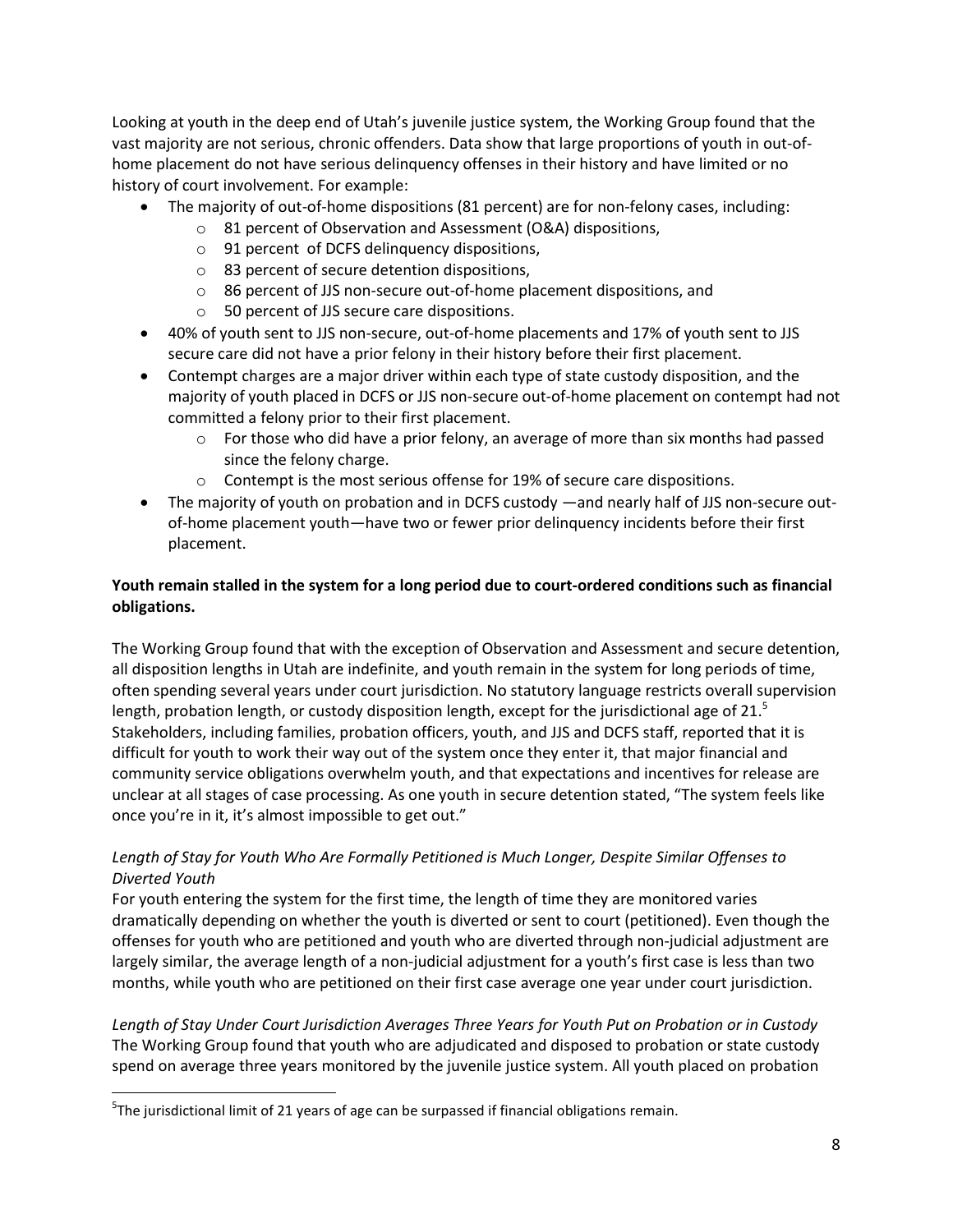must comply with 18 standard conditions, and many have additional special conditions, regardless of their risk level or offense type. Research reviewed by the dispositions subgroup shows that heavy financial obligations can extend length of stay, increase the likelihood of recidivism, and contribute to racial disparities.<sup>6</sup> Yet Utah data show that fines, fees, and community service hours are the most common dispositions. One probation chief summarized the challenges this way: "The standard probation orders are too much for a [probation officer] to hold any kid to, so they end up picking and choosing what to enforce. It's too much for the [probation officer] to hold the youth accountable."

*Lengths of Stay in Out-of-Home Placement Exceed Evidence-Based Timelines for Reducing Reoffending* Research finds no consistent relationship between longer lengths of stay in out-of-home placements and recidivism; one recent study of serious offenders, for example, found no change in re-arrest rates for youth staying more than three months out of home compared to youth who stayed three months.<sup>7</sup> However, for Utah youth who are placed out of home, the average length of a JJS non-secure placement disposition is nearly 10 months, while the average length of a JJS secure care disposition is more than 14 months (see Chart Four).

Youth who receive a DCFS disposition for a delinquency or status offense stay out of home more than 19 months on average, significantly longer than the average JJS secure care disposition. The Working Group found that although youth in DCFS custody solely for a delinquency or status offense are placed in the same facilities as youth with abuse, neglect, or dependency petitions, they do not receive the same statutory rights and protections, such as permanency planning.



#### **Chart Four: Average Length of Probation and Custody Dispositions**

<http://debtorsprison.jlc.org/documents/JLC-Debtors-Prison-criminology-study.pdf>

 $\overline{a}$ 

<sup>&</sup>lt;sup>6</sup> Alex Piquero and Wesley Jennings, "Justice System Imposed Financial Penalties Increase the Likelihood of Recidivism in a Sample of Adolescent Offenders" DRAFT, *Juvenile Law Center*,

<sup>&</sup>lt;sup>7</sup> Loughran, T. A., Mulvey, E. P., Schubert, C. A., Fagan, J., Piquero, A. R., & Losoya, S. H. (2009). Estimating a doseresponse relationship between length of stay and future recidivism in serious juvenile offenders. Criminology, 47, 669-740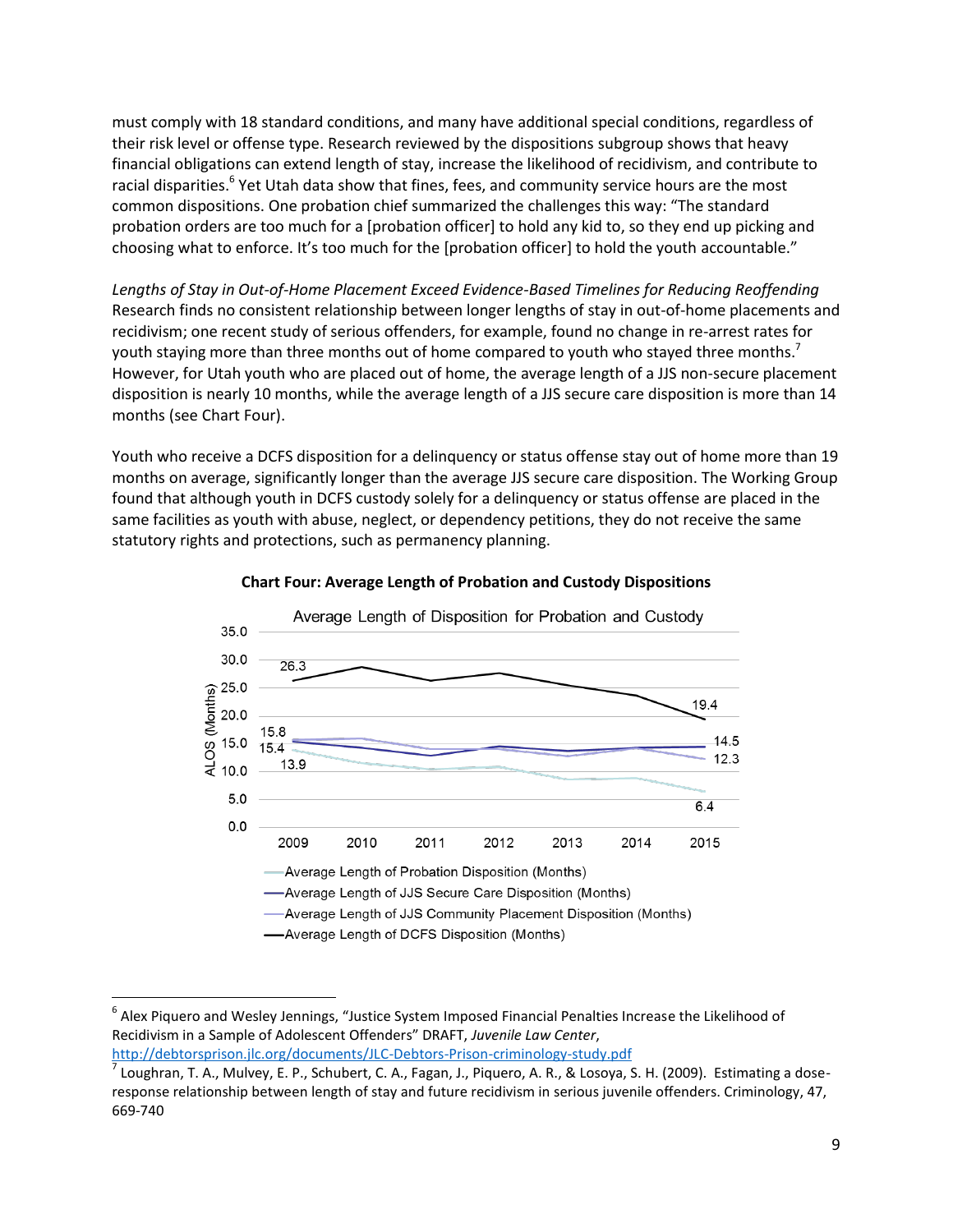Most youth who remain in the system for long lengths of time do not leave the system at a lower risk to reoffend than when they entered. Rather, Utah data show that while very few of the youth who are put on probation or in JJS custody enter the court system as high risk, most of them leave the system high risk. Much of this risk elevation occurs during the period of court monitoring that occurs before the youth is placed on probation or in custody.

#### **Affordable, accessible services shown to hold offenders accountable and keep families intact are largely unavailable to the courts across the state.**

The Working Group reviewed research showing that high quality, evidence-based programming for youth in the home and community improves outcomes while also reducing costs.<sup>8</sup> Utah prosecutors, law enforcement, and other stakeholders reported to the Working Group that evidence-based services for youth in the home keep families united and provide them with tools to improve accountability. As one law enforcement officer noted, "We need to invest in the families and see what is needed for the family to improve."

Despite knowledge of the scientific evidence and the desire for quality programs, stakeholders at every stage of Utah's juvenile justice system reported that such evidence-based services for youth living at home are largely unavailable. Data show that early intervention, substance abuse treatment, and family services are in place and working effectively only in a few districts in the state, and are particularly lacking in rural areas. In surveys, probation officers and JJS case managers reported that the options and availability of effective services for youth living at home vary regionally, and that youth often encounter barriers to service, such as limited transportation, long waitlists, and high costs to families.

In roundtables, a wide range of stakeholders, including probation staff, defense attorneys, and prosecutors, said the scarcity of services in the community often leads to decisions that send lower-level youth deeper into the justice system. In surveys, judges cited a lack of access to services in the community as a factor in their decisions to place youth in state custody. In addition, staff at JJS nonsecure, out-of-home placement and secure care facilities reported that high proportions of lower-level youth are placed out of home solely as a means to ensure the youth can access services. One probation officer said that, "One of the things that really frustrates us is the lack of services and the lack of quality services for our kids because we do end up moving them along farther into the system to meet their needs [when they] could have their needs addressed in the community."

#### **Out-of-home placement can cost up to 17 times more than community supervision, but results in similar rates of re-offending.**

The Working Group found that JJS non-secure out-of-home placement beds—where the largest share of youth are placed— cost as much as \$127,750 per year and average nearly \$44,000 per year. JJS work camps cost the state \$208 per youth per day even though a youth working an eight-hour day could only earn approximately \$50 in restitution. In contrast to out-of-home placement, community supervision costs the state up to \$7,500 per youth per year. Longer lengths of stay increase costs in all parts of the system. However, despite dramatic differences in cost, overall recidivism rates are similar for youth released from probation and state custody: approximately 50 percent are re-adjudicated in the juvenile justice system or re-convicted in the adult system within two years of release (see Chart Five). Most of

l

 $^8$  Christopher T. Lowenkamp and Edward J. Latessa, "Evaluation of Ohio's RECLAIM funded programs, community corrections facilities, and DYS facilities," (Cincinnati, OH: University of Cincinnati, 2005).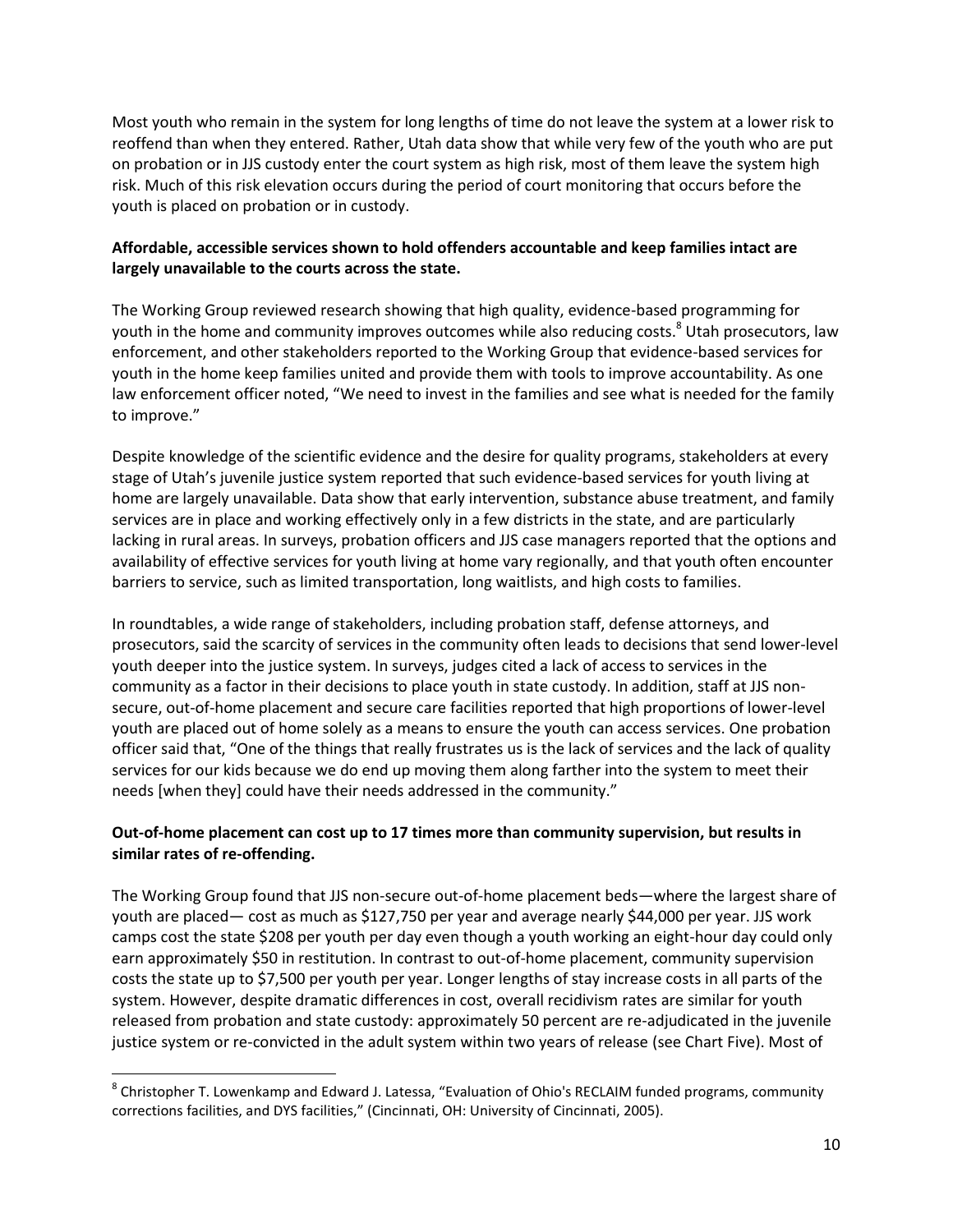these youth recidivated on a misdemeanor offense rather than a felony, and the data indicate that, overall, the severity of offenses did not increase as they progressed deeper through the system.



#### **Chart Five: Recidivism Outcomes for Youth Released from Probation and JJS Custody**

#### **Most youth do not receive legal representation throughout the duration of the court process, even when their liberty is at stake.**

Utah statute allows the court to impose any disposition, including out-of-home placement, on youth charged with any offense type at any stage of the court process. The only exception comes in cases involving status offenders, who cannot be placed in JJS detention without a new contempt charge. In their comments to the Working Group at the judicial roundtable, judges expressed concern that few youth have legal representation at every stage of the court process, and in surveys, just 38 percent of judges reported that defense counsel is appointed for all types of offenses. Stakeholders also expressed concern that probation officers were responsible for filing charges in many districts, and prosecutors were never involved in reviewing the cases for probable cause. In cases where attorneys are appointed at the beginning of a case, only 35 percent of judges reported that defense lawyers are present at subsequent detention hearings; additionally, judges reported that prosecutors often weren't present at these hearings, and some judges reported that prosecutors weren't even present at adjudication or disposition hearings.

State law does not require that an attorney be present for misdemeanor and contempt charges, even if the initial charge is a felony. As a result, even youth who face the most serious consequence—removal from their home and placement in state custody—may not have legal representation and are not required by statute to receive it. In roundtable discussions, large proportions of youth—including those in secure care and secure detention facilities—reported having no lawyer during the court process. Of those youth who reported having legal representation, many said the quality of representation was poor due to inadequate communication by lawyers with their clients and families.

The Working Group reviewed research demonstrating that youth who perceive the juvenile justice system as fair (whether it is actually fair to them or not) are less likely to reoffend; conversely, punishing youth in an unfair process (again, whether perceived or real) reinforces social disaffection and antisocial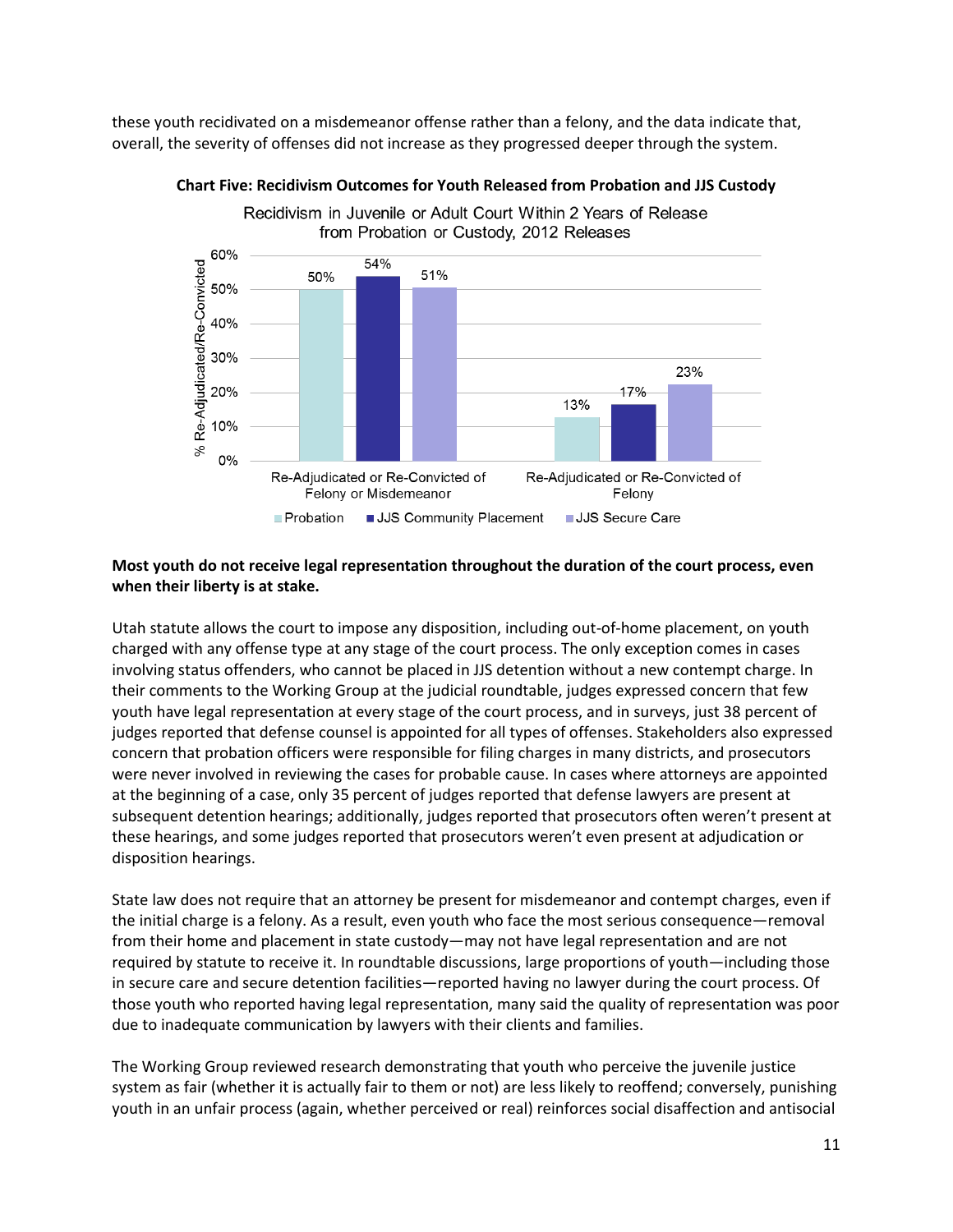behavior.<sup>9</sup> However, the Working Group's analysis demonstrates that a lack of statewide standards governing dispositions and legal representation, as well as inconsistent responses by the juvenile justice system to youth by geography and race, create disparate outcomes through the system.

# **POLICY RECOMMENDATIONS**

# **Reinvest in effective early interventions to improve outcomes, strengthen families, and keep lower-level youth out of the juvenile justice system**

*Reinvestment in Graduated Responses for Pre-Court Early Intervention*

- Reinvestment of averted costs and savings from reductions in out-of-home placement should prioritize evidence-based early interventions as part of a statewide tiered system of graduated responses prior to a court referral.
	- $\circ$  Funding must be made available for early intervention investments including, but not limited to, statewide expansion of receiving centers, Mobile Crisis Outreach Teams (MCOT), and youth courts, as well as for additional allocations for family strengthening programs and proven community-based truancy interventions.
	- $\circ$  MCOTs shall be expanded statewide and shall be authorized to accept referrals from family members, schools, or law enforcement officers for youth who are experiencing mental, emotional, or behavioral crises.

#### *Statewide Tiered System of Graduated Responses Prior to Court Referral*

 $\bullet$  School-based offenses<sup>10</sup>

l

- o Class C misdemeanors and below
	- An enrolled student shall never be arrested, issued a citation, or have a complaint filed on them for behavior alleged to have taken place in a school environment if that behavior constitutes a class C misdemeanor, infraction, or status offense.
	- Instead, responses to these behaviors shall occur through multidisciplinary early interventions such as MCOTs, receiving centers, and other community-based alternatives to court.
	- Youth may also utilize the tiered responses developed to intervene with schoolbased class B misdemeanors and above (see below).
- o All non-person Class A misdemeanors and all class B misdemeanors with limited exceptions for certain class B persons offenses
	- For all non-person Class A misdemeanors and all class B misdemeanors (with limited exceptions for certain class B persons offenses) that would otherwise be referred to court, youth must fail to fully progress through a tiered set of graduated responses before being referred to court or to law enforcement for behavior alleged to have taken place in a school environment:
		- Tier 1:
			- o The youth must be referred to a youth court program or comparable restorative justice program within the school setting rather than receive a referral to court.
		- Tier 2:

<sup>&</sup>lt;sup>9</sup> Dr. Edward Mulvey, Presentation to the Utah Juvenile Justice Working Group, September 1, 2016

 $10$  Law enforcement may be consulted to make charge determinations.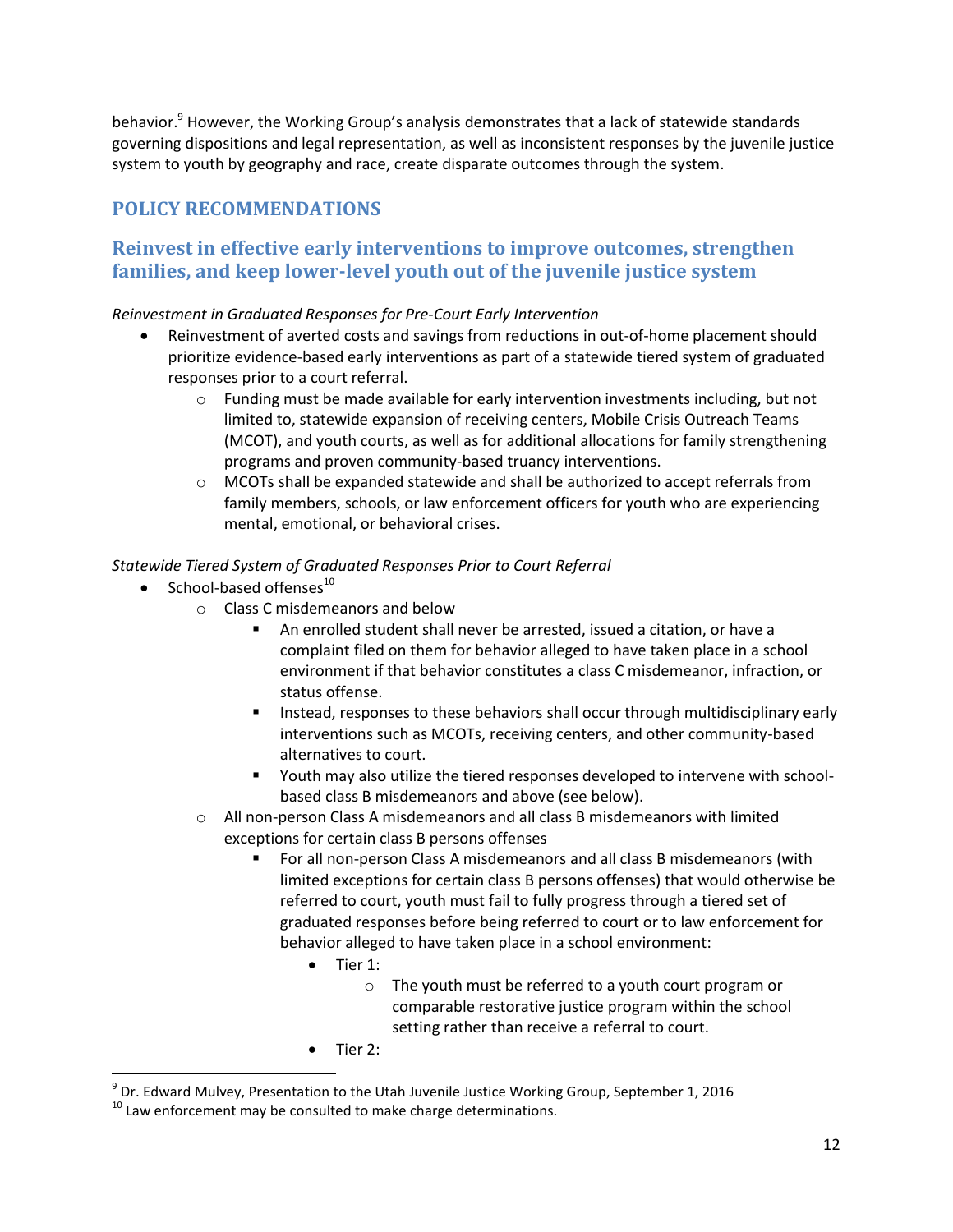- o Youth who fail to comply with the school-based restorative justice program shall be referred to a multidisciplinary team of community stakeholders, including, but not limited to family members, a school administrator or his or her designee, and a mental health worker or clinician. The team must review the case and develop a plan for the youth with the goal of providing additional supports to address the youth's needs and prevent a court referral.
- o The youth must comply with the plan set out by the multidisciplinary team.
- Tier 3:
	- $\circ$  If the youth is unsuccessful in complying with his or her plan, the youth may be referred to the prosecuting attorney, who may review the case and refer to intake probation for determination of eligibility for non-judicial adjustment.

# **Expand and create statewide standards for non-judicial adjustments to hold lower-level youth accountable, increase fairness, and reduce reoffending**

- When a youth is apprehended or cited by law enforcement, the initial report shall be referred to the prosecuting attorney for review.
- At that point, the prosecuting attorney shall review the case without unnecessary delay and make one of the following charging decisions according to the standard laid out below:
	- o Dismiss
	- $\circ$  Charge and refer to intake for determination of eligibility for non-judicial adjustment
- In making the charging decision, the prosecutor shall use the following standard:
	- $\circ$  A prosecutor shall only charge a youth if the prosecutor reasonably believes that the charges are supported by probable cause, that admissible evidence will be sufficient to support conviction beyond a reasonable doubt, and that the decision to charge is in the interests of justice.
- Following the screening by the prosecuting attorney, the youth will meet with an intake probation officer. Any youth with two or fewer prior adjudications who is alleged to have committed a misdemeanor and who has not already failed to complete three prior non-judicial adjustments, including youth who have been placed in secure detention prior to the intake appointment, shall be offered a non-judicial adjustment.
	- $\circ$  Any other youth may be offered a non-judicial adjustment at the discretion of the intake officer.
- Acceptance of an offer of non-judicial adjustment shall not require an admission of guilt from a youth.
- A youth shall be offered the opportunity to seek the advice of counsel after receiving and prior to accepting the non-judicial offer.
- When a youth declines to accept a non-judicial adjustment, or when a probation officer determines that a youth who is ineligible for an automatic non-judicial adjustment offer has demonstrated conduct deemed inappropriate for such an adjustment, a petition must be filed with the court.
- At that point, the prosecuting attorney shall review the case again and make one of the following charging decisions according to the same standard laid out above: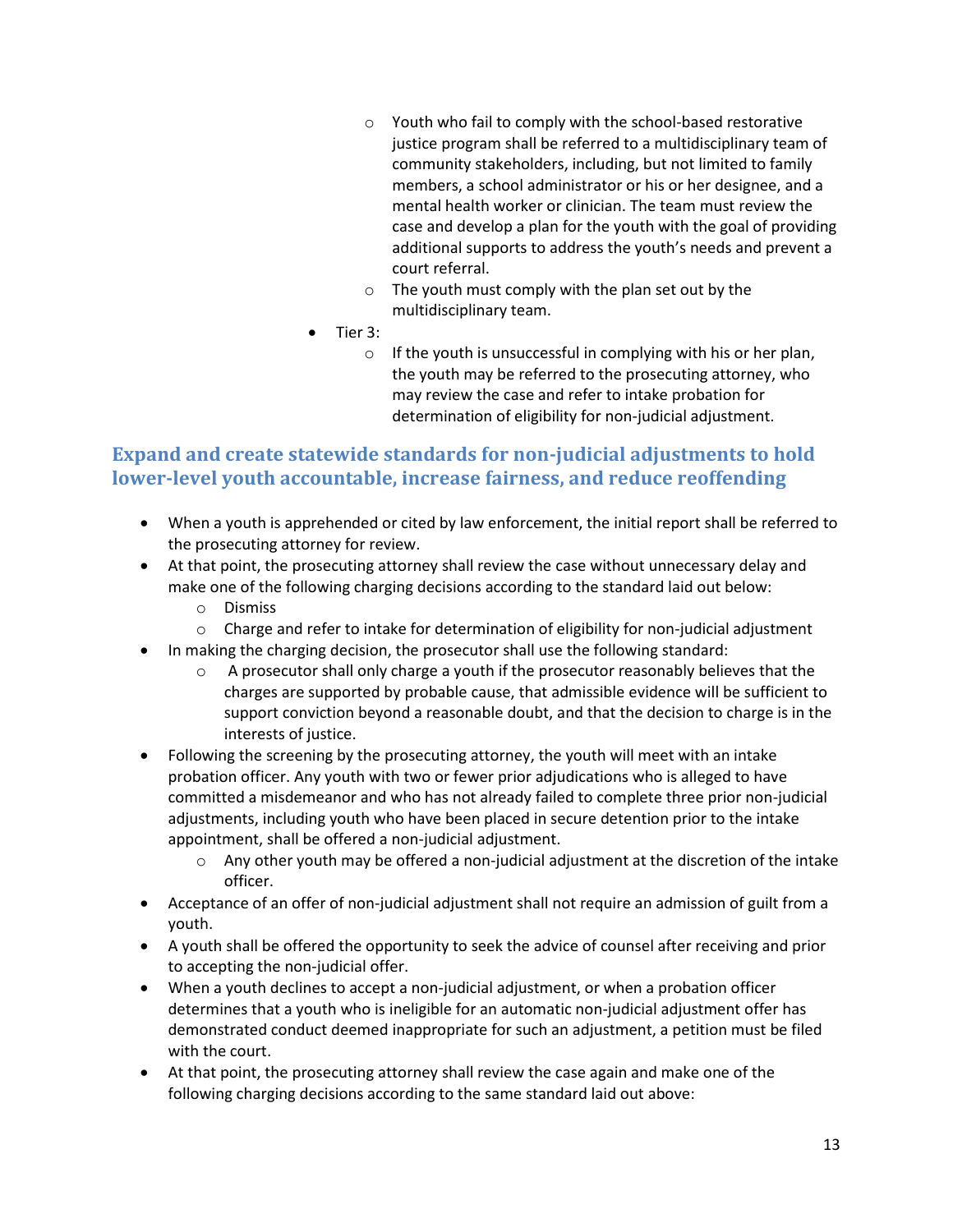- o Dismiss
- o Refer back for non-judicial adjustment
- o Petition
- If a petition is filed, the judge shall be authorized at any subsequent stage of the court process to refer any case back for non-judicial adjustment.

#### *Non-Judicial Financial Obligations*

- Fines, fees, and restitution for non-judicial adjustment or any other court diversion program shall be assessed based upon the youth's family's ability to pay as determined by a statewide sliding scale established in accordance with federal poverty levels.
- A youth shall not be refused an offer for non-judicial adjustment due to an inability to pay a fine or fee associated with non-judicial adjustment, court diversion program, or any other related programming or sanction.
- A youth shall not have a petition filed due to an inability to pay a fine or fee associated with non-judicial adjustment or any other court diversion program, or due to an outstanding balance on a fine or fee upon completion of the non-judicial adjustment or other court diversion program.

# **Reinvest in a continuum of community-based alternatives to detention in every judicial district and focus pre-adjudication detention on youth who pose a public safety risk**

#### *Investment in Community-Based Alternatives to Detention*

- A continuum of community-based alternatives to detention for youth who are living at home shall be available in every judicial district. The options shall include home detention for serious, higher risk youth who might otherwise be held in custody as well as a range of less restrictive, community-based programs for lower-level youth.
- All savings and costs averted from reductions in the number of youth placed in pre-adjudication secure detention shall be reinvested in community-based alternatives to detention programs for youth living at home.
- If a youth is eligible for alternatives to detention according to the results of a detention risk assessment, an alternative may but need not include supervision by a probation or intake probation officer.

#### *Pre-Adjudication Detention Criteria*

- The state, through collaboration between JJS and AOC, shall develop or adopt and also validate a statewide detention risk assessment instrument and establish cutoff scores for determining eligibility for detention and alternatives to detention prior to adjudication.
- Every youth apprehended by law enforcement and under consideration for placement in secure detention at any point prior to adjudication shall undergo a detention risk assessment conducted by an individual trained to administer it.
	- $\circ$  The results of the detention risk assessment shall determine if the youth is eligible to be detained, referred to a community-based alternative, or released to a parent or guardian on the promise to reappear at future court hearings.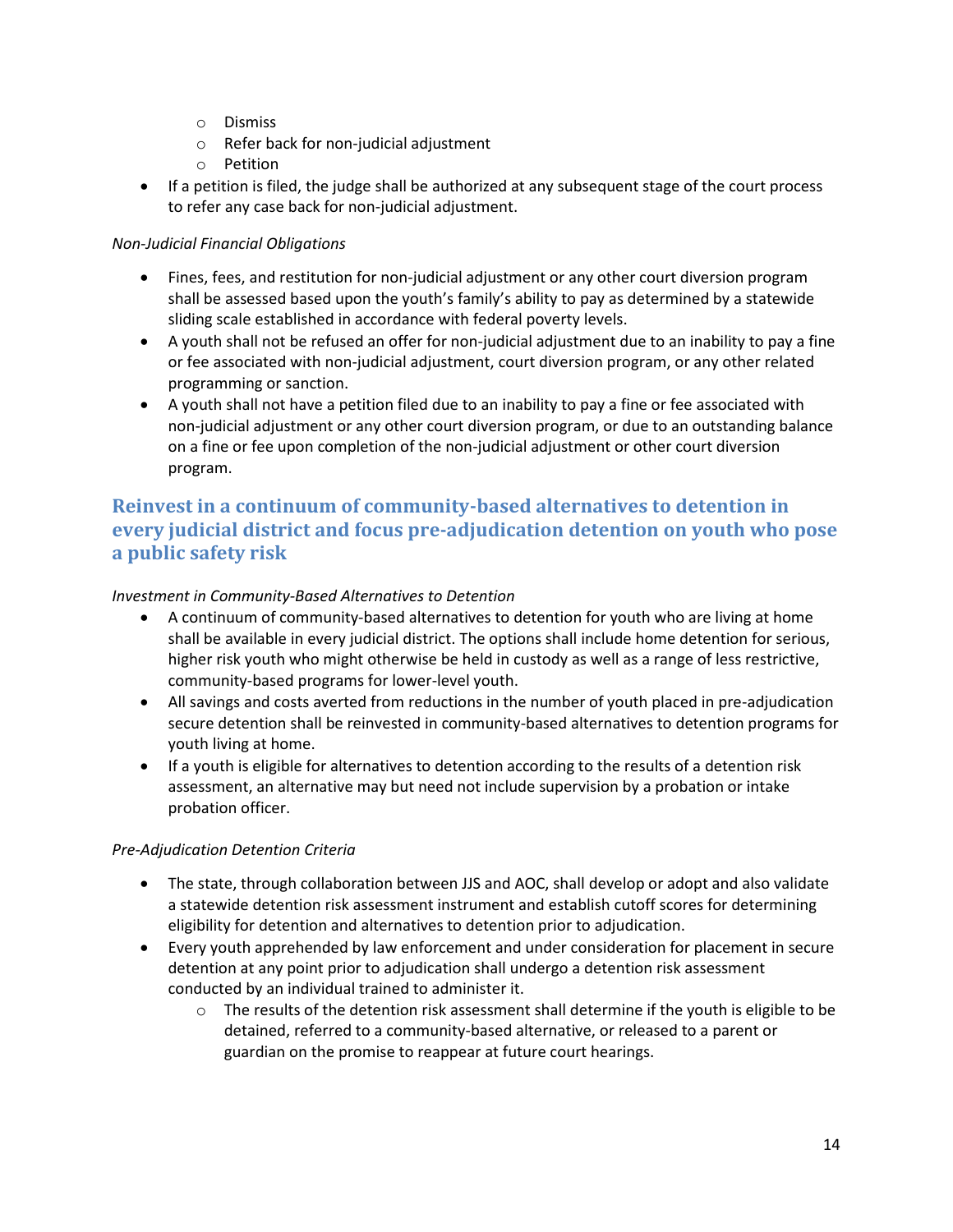- $\circ$  The law enforcement officer, court, or probation officer administering the assessment shall have the discretion to release youth to a less restrictive program even if the youth is assessed as eligible for secure detention.
- Once a youth is assessed as eligible for secure detention, the youth shall only be detained if:
	- 1) Leaving the youth with a parent, a guardian, or custodian presents an unreasonable risk to public safety and the reason for this determination is entered into the written record by the law enforcement officer, probation officer, or court;
	- 2) The law enforcement officer, probation officer, or the court have considered and, where appropriate, employed the least restrictive community-based alternative to detention prior to the use of secure detention; and
	- 3) The youth is eligible for secure detention according to JJS rule **[R547-13-4](http://www.rules.utah.gov/publicat/code/r547/r547-013.htm#E4)**
		- Youth shall not be placed in secure detention based upon the number of presenting offenses, only the severity of offense.
		- JJS shall remove from rul[e R547-13-4](http://www.rules.utah.gov/publicat/code/r547/r547-013.htm#E4) the criterion that a youth may be detained when "three or more non-status criminal offenses are currently alleged in a single criminal episode."
- Youth charged only with a status offense shall not be placed in secure detention. This does not apply to out-of-state runaways.
- Youth shall not be detained due to a lack of more appropriate facilities or due to a parent or guardian avoiding his or her legal responsibilities.
- For youth who are detained, the law enforcement officer, probation officer, or judge must state for the record the reason that the youth was detained. If an override of the risk assessment occurred, the reason must be recorded in writing or on the record.

# **Ensure that all youth receive legal counsel at every stage of the court process and that the state collaborates with counties to certify that legal representation meets high standards across Utah**

- Legal counsel shall be appointed in all juvenile court cases.
	- $\circ$  A determination of indigence shall not be required to qualify for appointed counsel but may be considered for purposes of reimbursement.
- The appointment of legal counsel shall extend until the closure of the case and shall include all appellate proceedings.
- The Utah Indigent Defense Commission shall oversee or create a statewide entity to oversee matters relating to juvenile legal representation, including but not limited to contract standardization, training and certification, technical assistance, and the development of a costsharing partnership between the state and counties.

# **Establish timelines to improve fairness and increase the swiftness of responses from the system**

- Youth shall be adjudicated within 60 days of the filing of a petition with the court unless extended by the court for good cause, through stipulation of the parties, or through a motion by the defense.
- Dispositions shall not be held under advisement. Disposition hearings shall be delayed only as long as needed to complete the requisite assessments.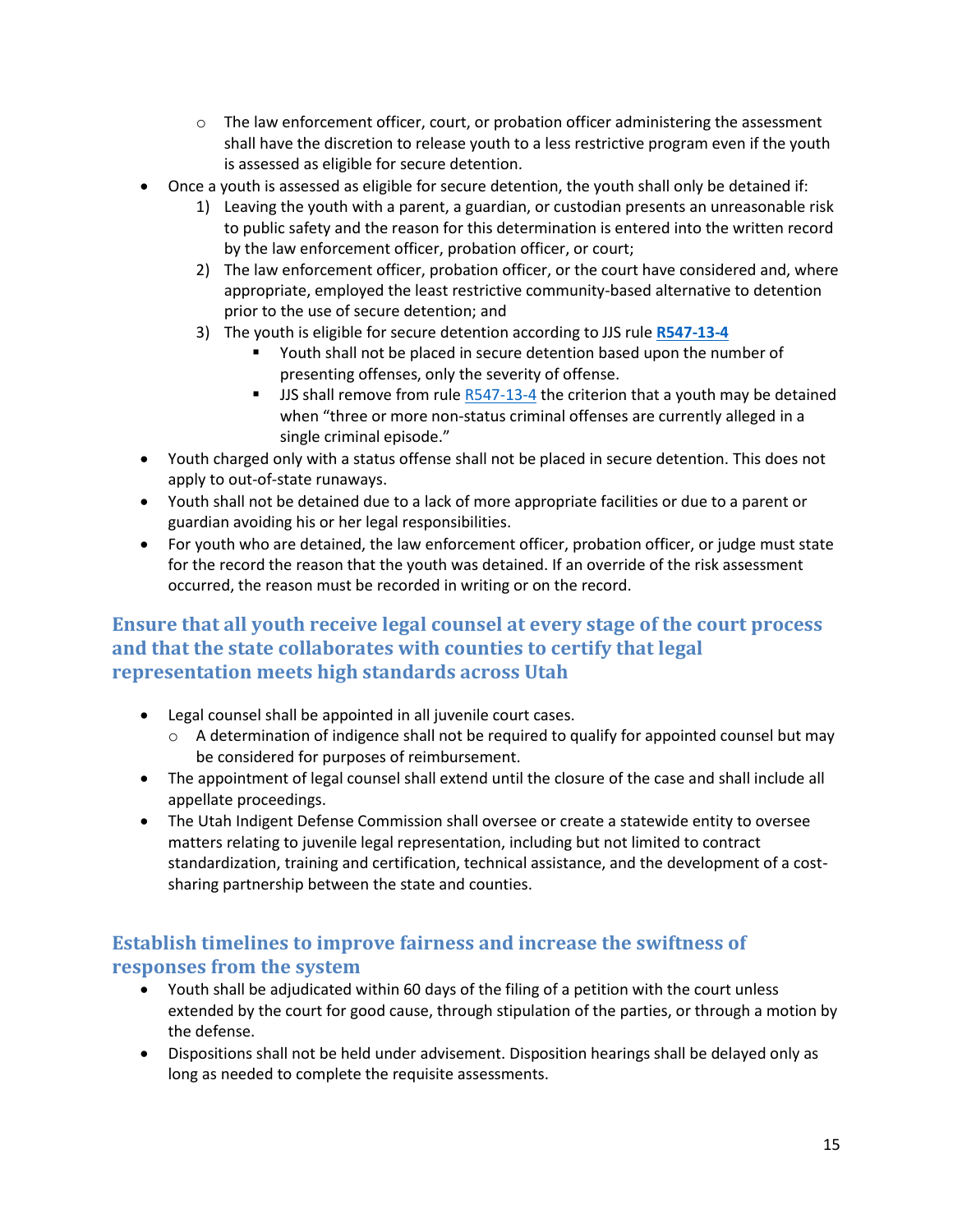# **Expand investment into evidence-based programs in the community so that every judicial district in the state has access to high-quality options proven to strengthen families and reduce reoffending for youth living at home**

- All programs delivered to youth in the juvenile justice system should be evidence-based or within a specified time period rated by a standardized tool as effective for reducing recidivism. Tools used to evaluate programs should be agreed upon and selected by the Administrative Office of the Courts and Utah Department of Human Services. Once programs are evaluated, a timeline should be developed to support improvements of the program to achieve reduced recidivism.
- Reinvestment of averted costs and savings from reductions in out-of-home placements should prioritize evidence-based cognitive behavioral and family therapy programs designed to reduce recidivism. Other evidence-based programs shall then be considered as well. Implementation and infrastructure (including staffing, transportation, family wraparound services, and flexible funds) to support the sustainability and fidelity of evidence-based programs shall also be funded.
- Funding must be made available to establish a continuum of evidence-based cognitive behavioral and family therapy programs that target a youth's criminogenic needs in every judicial district statewide for youth living at home who are assessed as moderate or high risk.

# **Adopt performance-based contracting to ensure the results and accountability we expect from our system**

- A performance-based contracting system shall be developed for contracted services in the community as well as for contracted out-of-home placement providers. All contracts should incentivize the use of evidence-based programs or those programs identified as effective by standardized tools, and the use of three-month, evidence-based timelines for program completion.
	- $\circ$  Contracts for out-of-home placements shall offer premium rates for youth who receive appropriate dosage of treatment and are successfully discharged within the first three months.
	- $\circ$  When services are provided by a state agency, the agency should be guided by the same evidence-based timelines.
- In rural areas, incentives shall be developed to ensure that evidence-based services for youth living at home are available and accessible.

# **Increase the use of structured decision making to respond uniformly and ensure that the right youth receive the right level of supervision and services for the right amount of time**

#### *Structured Decision Making*

- All adjudicated youth shall undergo a Pre-Screen Risk Assessment (PSRA) prior to disposition, excluding those with minor traffic, fish and game, tobacco, and curfew violations. Assessment information shall not be provided to the judge prior to the adjudicatory decision but shall be used to inform disposition decisions and case planning.
	- o All adjudicated youth shall also undergo an appropriate risk assessment within seven days of case closure.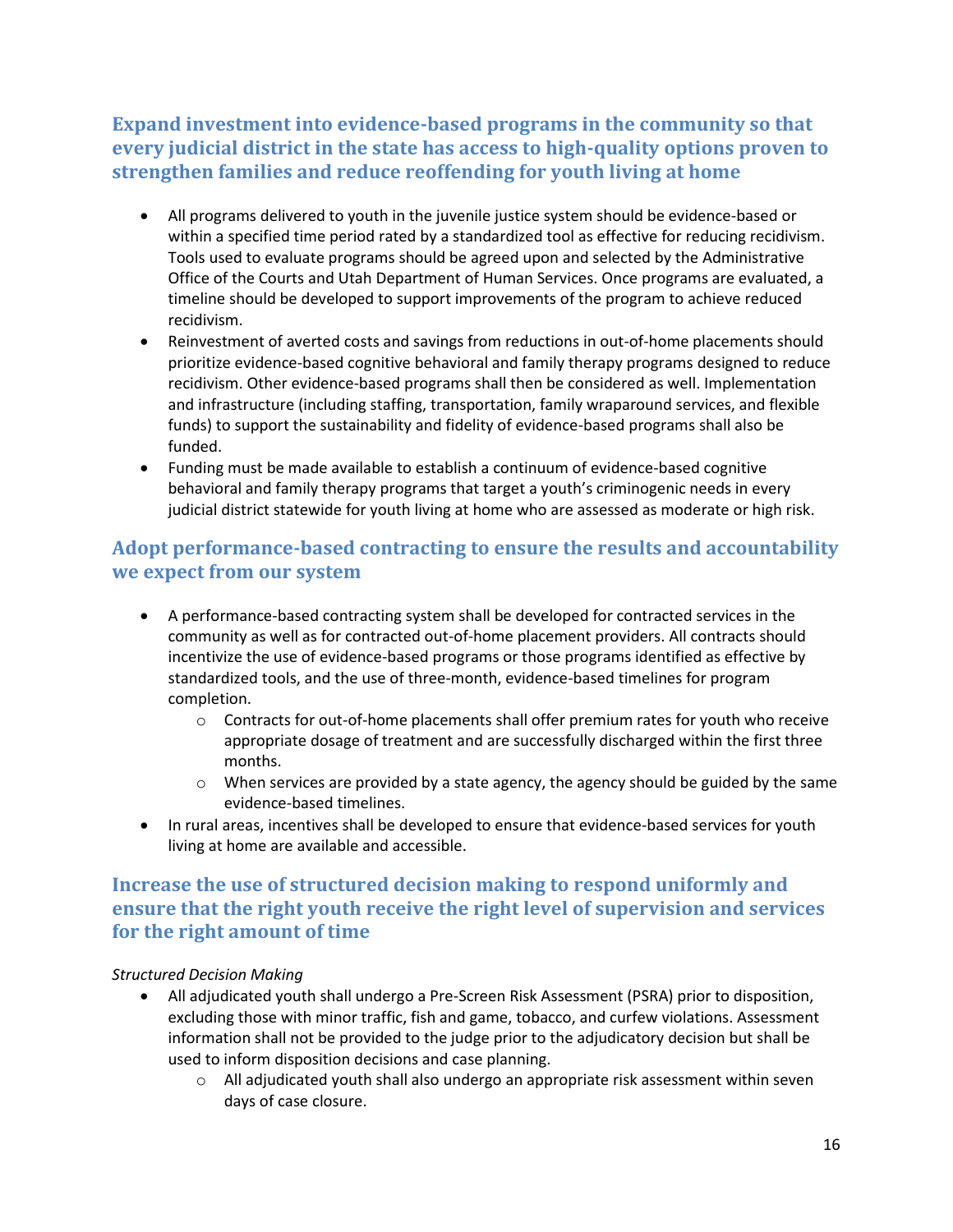- Case plans for youth on community supervision and in out-of-home placement shall be created in collaboration with families and shall be individualized, informed by the results of a validated risk and needs assessment, and tailored to the youth's offense and history.
- A statewide system of appropriate responses, including sanctions and incentives, shall be established and approved by the Sentencing Commission to help Probation and JJS respond to positive and negative behavior of youth on diversion, community supervision, and in out-ofhome placements.
	- $\circ$  The responses shall be swift and certain; include a continuum of community-based options for youth living at home; target the youth's criminogenic risk and needs and the severity of the violation; and provide earned discharge credits as incentive for compliance.
	- $\circ$  All responses to compliant and noncompliant behavior shall be documented in a youth's case plan, including positive behaviors and incentives, violation(s) and corresponding sanction(s), and whether the youth had a subsequent violation after a sanction. Before referring the matter to court for judicial review, either through a contempt or failure to comply citation, supervising officers must document a pattern of technical violations and sanction attempts in the youth's case plan. Notwithstanding the above, violations for no-contact orders with victims and new delinquency offenses may be filed directly with the court.

# **Expand training in order to increase consistency in the use of evidence-based practices and to reduce racial disparities**

#### *Training*

- Training shall be expanded for stakeholders throughout the juvenile justice system, including educators, law enforcement officers, probation officials, judges, JJS staff, DCFS staff, and program providers. Training should be focused on evidence-based principles of juvenile justice, such as risk, needs, responsivity, and fidelity, and shall be supplemented by the following topics:
	- o Adolescent development
	- o Identifying and using local behavioral health resources
	- o Implicit bias
	- o Cultural competency
	- o Graduated responses
	- o Utah juvenile justice system data and outcomes
	- o Gangs

# **Establish enhanced inter-branch oversight to inform decision-making and ensure the success and sustainability of reforms**

#### *Oversight and Data Collection*

• The state shall create an oversight entity tasked with ensuring the effective implementation of the juvenile justice reforms recommended by the Working Group. An existing structure can be used for this purpose (the Commission on Criminal and Juvenile Justice or the Utah Board of Juvenile Justice, for example). Potential gaps in stakeholder representation on such boards should be addressed through additions to their membership or the creation of a subgroup with expanded membership to ensure representation of all three government branches and all parts of the juvenile justice system. Responsibilities of the oversight entity shall include: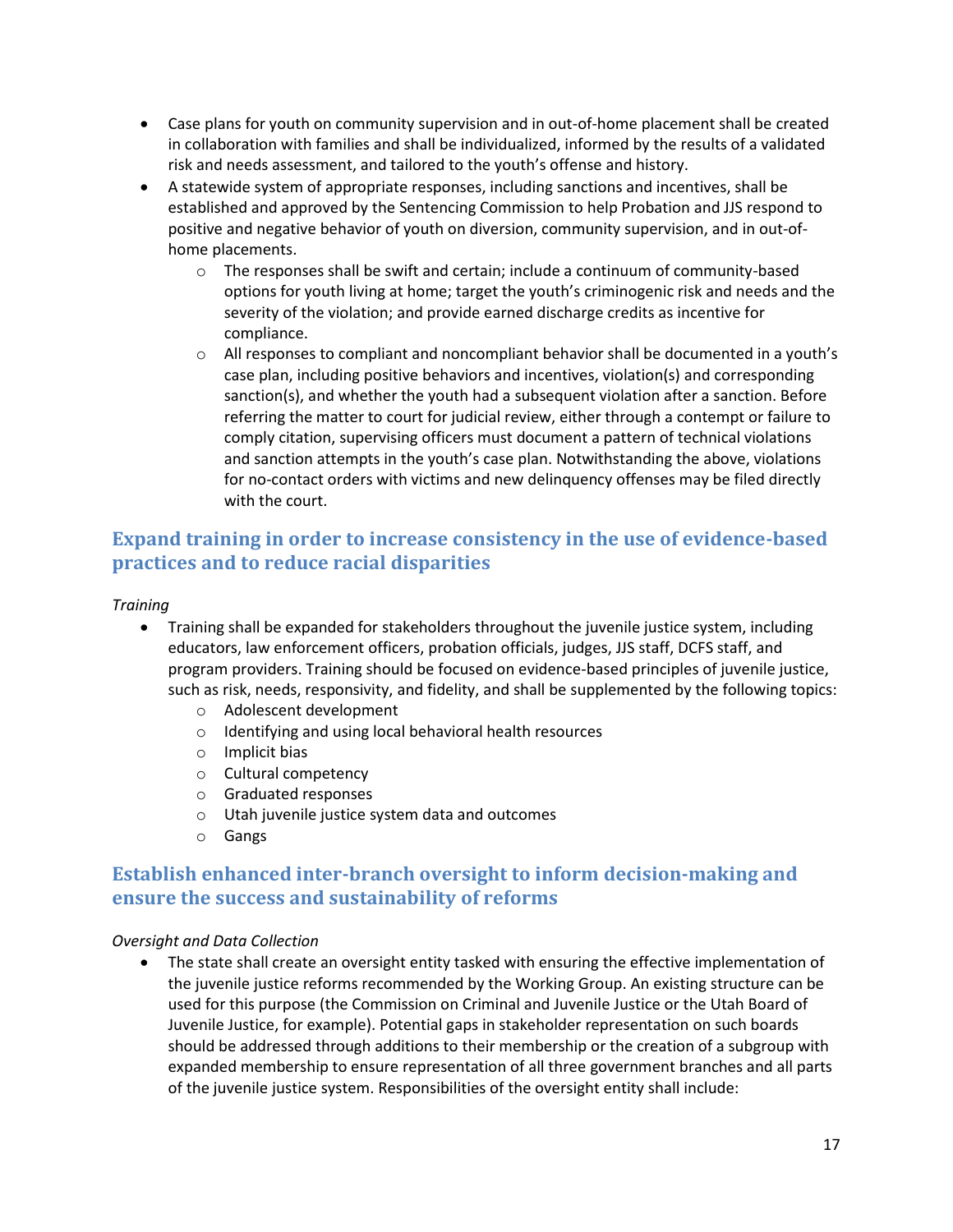- $\circ$  Ensuring implementation support for the expansion of evidence-based practices, including fidelity assistance, quality assurance, and ongoing evaluation;
- $\circ$  Examining the potential use of third party entities or an intermediary organization for assistance with implementation and supporting performance-based contracting;
- $\circ$  Overseeing the development of performance measures to track specific elements of the reforms recommended by the Working Group, while ensuring early and ongoing stakeholder engagement in identifying the relevant performance measures;
- o Evaluating currently collected data elements and contract requirements to streamline reporting, reduce redundancies, and eliminate inefficiencies with the goal of ensuring a focus on recidivism reduction;
- $\circ$  Reviewing averted costs, ensuring reinvestment into prioritized community-based programs for youth living at home, and aligning resources into appropriate entities;
- o Analyzing the alignment of resources and the roles and responsibilities of agencies, such as the operation of Early Intervention services, Receiving Centers, and diversion;
- o Meeting on a regular basis; and
- $\circ$  Reporting back to the legislative, executive, and judicial branches on the progress of the reforms and any additional areas in need of review.
- The oversight entity shall ensure that data reporting is enhanced and expanded to include additional areas that are either difficult to analyze or are not reviewed on a regular basis to inform decision making. These areas shall include but are not limited to:
	- o Key referral and disposition data from each judicial district;
	- $\circ$  Enhanced data on the length of time youth spend in the system, including the total time spent under court jurisdiction, on community supervision, and in individual out-of-home placements;
	- $\circ$  Relevant data pertaining to youth in DCFS custody, including the number of youth and time spent in out-of-home placement;
	- o Recidivism data for all diversion and disposition types, including tracking youth from the juvenile system to the adult system;
	- o Aggregate risk levels throughout the time youth are receiving services, under supervision, and in out-of-home placement as well as changes in risk level over time; and
	- o Dosage of programming

# **Promote individualized dispositions, reduce unnecessary, control-oriented probation conditions, and tailor therapeutic conditions to address a youth's assessed risks and needs**

- Remove standard conditions that require youth to follow parental rules, house arrest, treatment, gang conditions and curfew and convert them to special conditions that may be ordered to address a specifically assessed risk or need; clarify the standard conditions of probation regarding weapon possession (to be specific to oneself, not one's family) and victim contact (to be specific to no-contact order).
- Eliminate state supervision as a separate disposition option and merge it into probation so that probation officers can supervise all youths according to their risk and needs.
- Fines, fees, restitution, and hours shall be considered collectively to ensure that the order is reasonable, and, where appropriate, prioritizes victim compensation.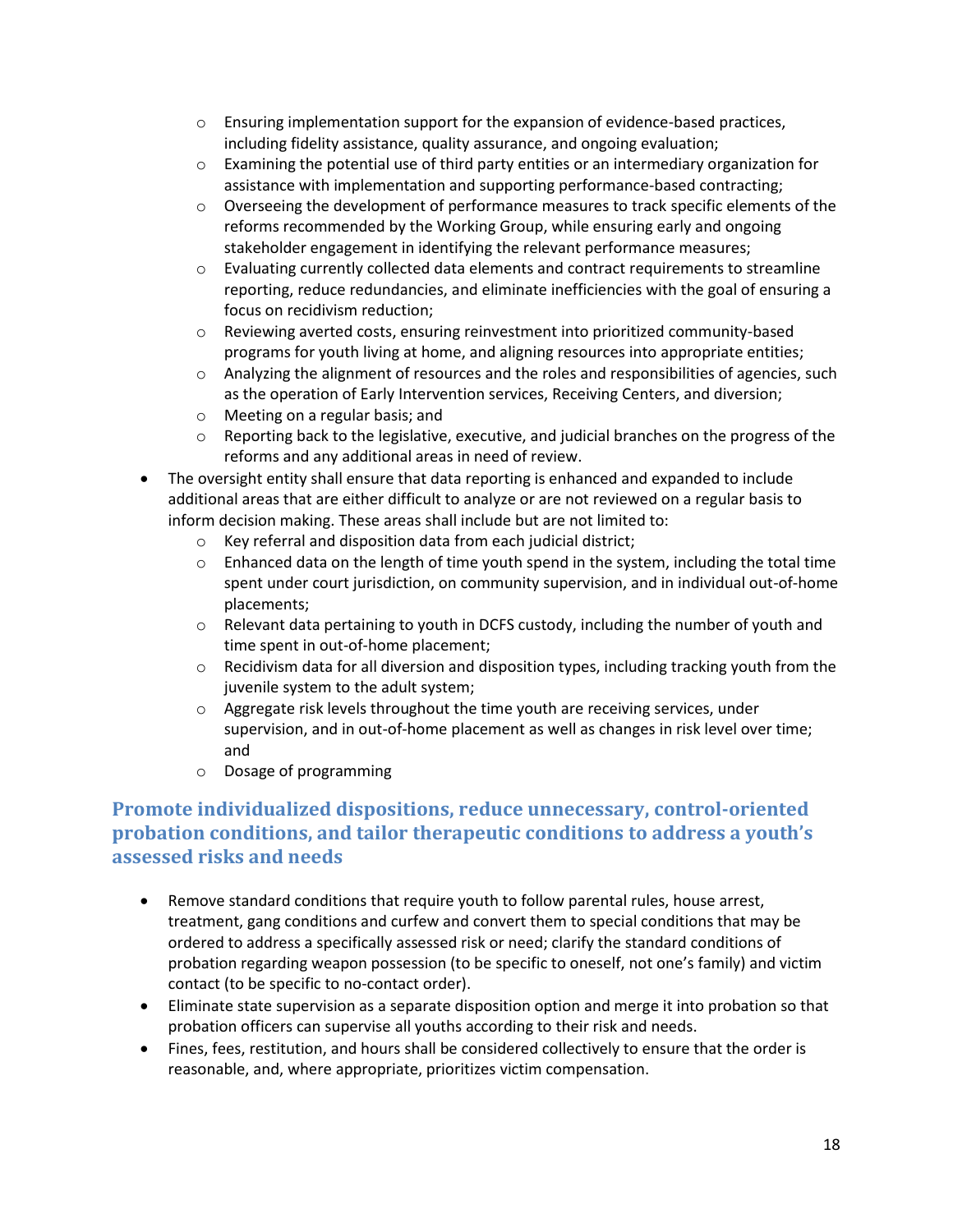- Mandatory court-ordered conditions, such as treatment, and other minimum requirements shall be removed from statute. Treatment shall only be ordered consistent with a demonstrated need as assessed by a validated assessment.
- Mandatory minimums shall be eliminated, and maximums on fines, fees, and hours shall be established. Where fines, fees, community service hours, or compensatory service hours<sup>11</sup> are ordered, limit amounts per criminal episode to a maximum of \$180 or 24 hours of compensatory service for youth under the age of 16, and a maximum of \$270 or 36 hours of compensatory service for youth 16 and older (at a conversion rate of \$7.50 per hour). Where community service is ordered, create a presumptive community service order of five to ten hours.
- The legislature shall develop a statutory restitution scheme that is juvenile-specific to govern guidelines for setting restitution amounts that is inclusive of these policy considerations, including whether restitution shall be ordered if there is any evidence of the youth's inability to pay or acquire the means to pay.
- Restitution shall be ordered only for "material loss," to be defined as uninsured property loss, uninsured out-of-pocket monetary loss, uninsured lost wages, and uninsured medical expenses. Any amount paid in restitution should be credited against liability in a civil suit. Any civil penalty paid to a victim should be credited against the total amount of restitution owed.
- If the youth and the victim agree to participate, the court may refer the case to a restorative justice program such as Victim Offender Mediation that will address how loss resulting from the delinquency will be addressed.
- Victim Offender Mediation shall be expanded and offered statewide.
- If a youth has not paid their fine at the end of their presumptive time under court jurisdiction and the outstanding financial obligation is the sole basis for continued jurisdiction, the juvenile court may extend jurisdiction and authorize court monitoring for up to 3 months to allow the youth more time to pay. At the end of that extension, if the youth has not paid, the court may convert the unpaid fine into service hours at a conversion rate of \$7.50 per hour and allow court jurisdiction to be extended. Unfinished financial obligations shall not be referred to collections.
- The notification to the Utah Department of Motor Vehicles for license suspension shall be based on the age of actual eligibility for a driver's license. There shall be no mandatory suspension of a license and no presumption of suspension unless the youth is in actual control of the motor vehicle.

# **Tailor eligibility for removal from the home to focus state resources on youth who pose the highest risk to public safety**

- Commission of a status offense shall not serve as grounds for out-of-home placement or secure detention, either at initial disposition or on a subsequent filing of contempt or order to show cause. Neither a custody order nor a detention order may be stayed on a status offense.
- Secure care placement shall not be used for those who do not pose a public safety threat, and JJS community placement shall not be used for youth unless there is a need for residential treatment as assessed by a validated risk and needs assessment and non-residential options have been exhausted.

l

 $11$  In these recommendations, both compensatory and community service hours are covered by the term "service" hours."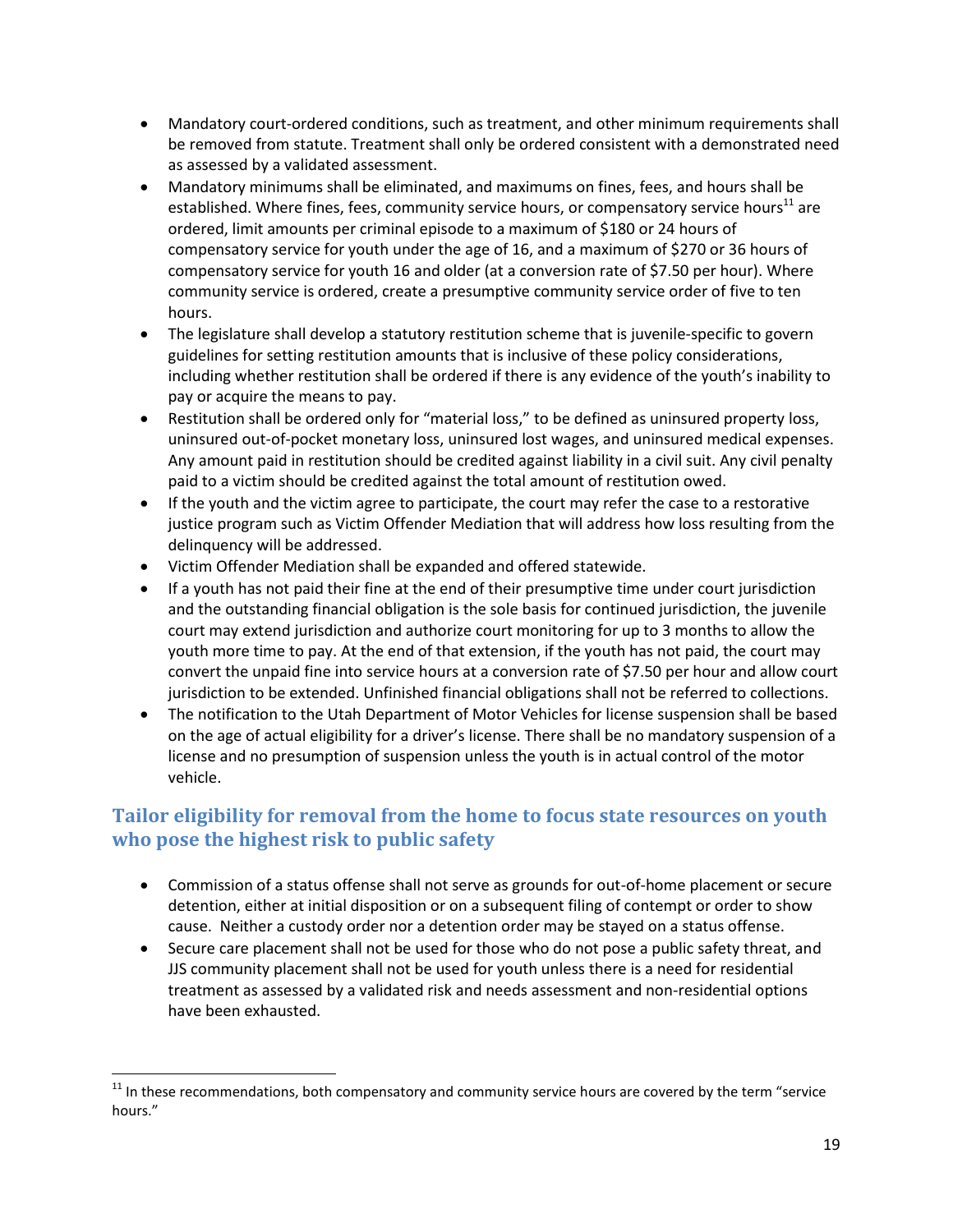- Neither JJS long-term custody option (community placement and secure care) may be ordered by the court unless a youth has a present felony; a present misdemeanor with more than five prior delinquency adjudications arising from separate incidents, or has a present misdemeanor offense that involves use of a firearm. Contempt charges shall not be used to override these limitations on JJS custody orders. For youth who qualify for commitment to JJS custody, the court may suspend a JJS custody order for three months following the initial disposition, but the court may only lift that order upon adjudication of a new delinquency offense that occurred within those first three months. Extensions of the suspended order will not be permitted.
- Detention and JJS custody shall not be used in response to contempt of court or technical violations of supervision. Youth shall not be removed from the home to repay financial obligations or work off service hours, and JJS work camps shall be eliminated.
- Youth shall not be removed from the home for observation and diagnostic assessment. Diagnostic assessment, including substance abuse, mental health, psychological or sexual behavior risk assessment, may be ordered by the court to be completed in the youth's home environment and shall be funded in every judicial district in the state with reinvestment from averted costs due to reductions in out-of-home placement. If a diagnostic assessment cannot be completed safely in home, Youth Services/Receiving Centers will used as an alternative to detention to allow the assessment to be completed out of home. Where public safety is at risk, diagnostic assessments can be done in detention between adjudication and disposition.
- DCFS placement shall not be a custody option for youth with only delinquency or status offenses. If a delinquent or status youth has an abuse, dependency, or neglect case, DCFS custody may be ordered as part of the court's jurisdiction over that matter, in accordance with the abuse, neglect, and dependency statutes. Cases where there is dual involvement in the juvenile justice and child welfare systems shall continue to be referred to a Multi-Agency Staffing committee.
	- $\circ$  If the juvenile court has reasonable suspicion that abuse, neglect, or dependency is present, the court may order DCFS to conduct an assessment. Based on the results of the assessment, the court can order in-home DCFS family services for delinquent or status youth with abuse, neglect, or dependency concerns.
	- $\circ$  The juvenile court will still have the option under 78a-6-302 to place a youth in emergency protective custody with DCFS for up to 72 hours per the criteria for a shelter hearing under 78a-6-307.

# **Maximize the impact of supervision and deliver evidence-based interventions in the most effective period of time**

- There shall be a presumptive limit on the term of court supervision and out-of-home placement:
	- $\circ$  The presumptive maximum length of intake probation shall be three months and the presumptive maximum length of formal probation shall be four to six months.
	- $\circ$  The presumptive maximum length of JJS out-of-home placement shall be three to six months. If the court adjudicates a youth delinquent for one of the crimes enumerated in 78a-6-701 and 78a-6-702, then the presumptive length of stay does not apply, regardless of the youth's age.
	- $\circ$  The presumptive maximum length of aftercare supervision or parole, which could apply to any youth placed out of home with JJS, shall be three to four months. Youth shall be entitled to receive voluntary aftercare support services after their JJS custody is terminated.